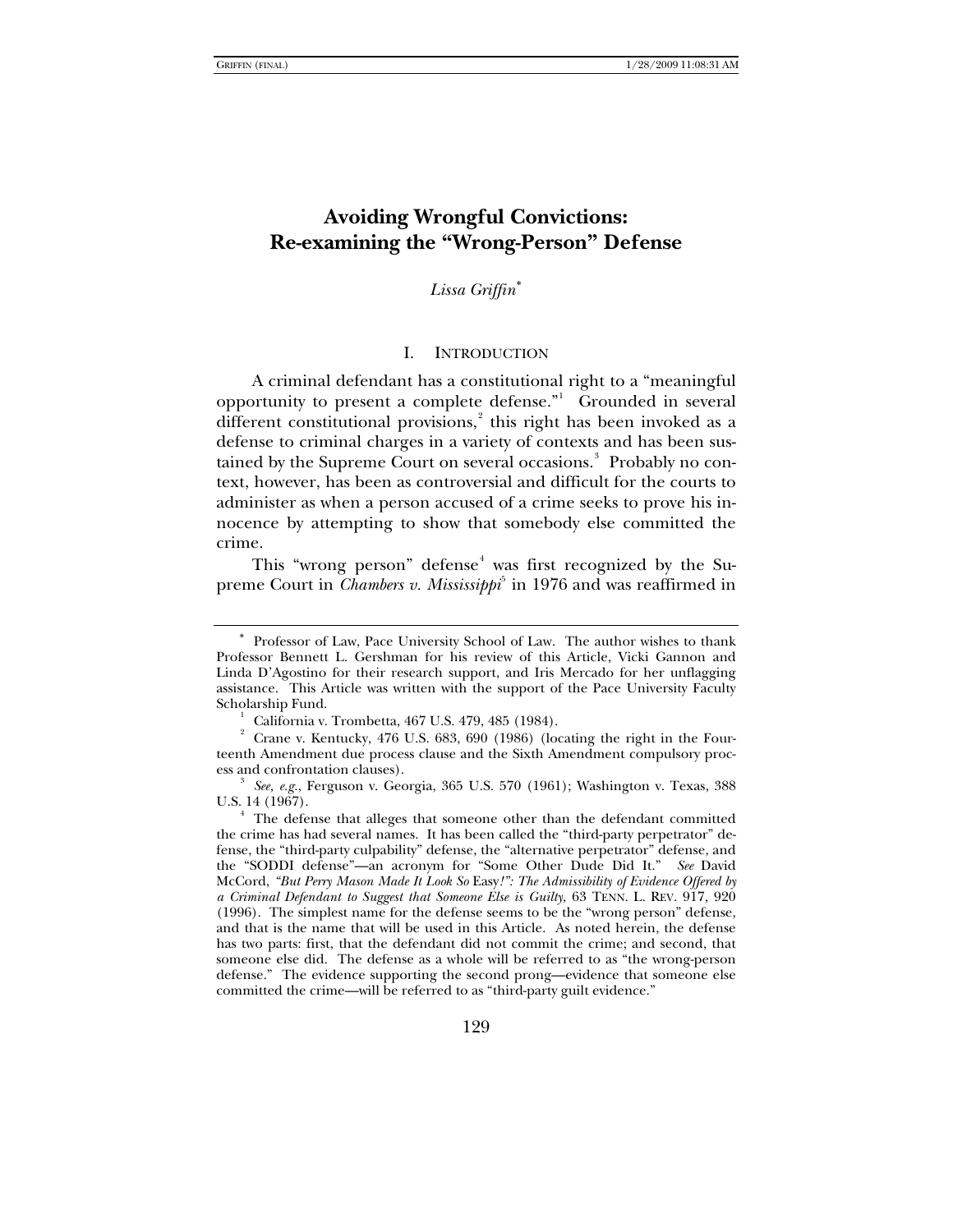*Holmes v*. *South Carolina*. [6](#page-1-0) In *Chambers*, the Court reversed a murder conviction in a case in which the defendant offered convincing proof that he was not the killer but was prevented by the trial judge's application of state hearsay rules from proving that a third person admit-ted several times to having committed the crime.<sup>[7](#page-1-1)</sup> The Court held that the exclusion of this third-party guilt evidence violated the defendant's right to present a complete defense, a right that is guaranteed by the due process clause of the Fourteenth Amendment and the compulsory process clause of the Sixth Amendment.<sup>[8](#page-1-2)</sup>

Most recently, in *Holmes*, also a murder case, the Court reversed a conviction where the defendant's attempt to introduce proof that a third party committed the crime was again frustrated by state evidentiary rules. This time, the state rules prohibited the introduction of third-party guilt evidence where the prosecutor's forensic evidence, if believed, is strong.<sup>[9](#page-1-3)</sup> As in *Chambers*, the Court held that the exclusion of the defendant's proof violated the defendant's right to present a complete defense.<sup>[10](#page-1-4)</sup>

While the *Holmes* Court reaffirmed the constitutional status of the right to present a complete defense, $1$  the Court explicitly declined to depart from or criticize current state trial practices that impose, under various tests, an extremely heavy evidentiary burden on an accused to prove that he is innocent by introducing proof of a third party's culpability. $12$  However, as this Article demonstrates, the states' treatment of this wrong-person defense is confusing, inconsistent, and insufficiently protective of a defendant's constitutional right to present a complete defense. Indeed, state evidentiary rules typically exclude such evidence unless a defendant can establish a direct and convincing connection between the third party and the crime.<sup>[13](#page-1-7)</sup> Moreover, even when a defendant is able to offer substantial proof of a third party's culpability, state evidentiary rules typically exclude such evidence on the ground that it will confuse and mislead the jury and thereby prejudice the orderly and efficient operation of the trial.<sup>[14](#page-1-8)</sup> When, under the lenient abuse-of-discretion standard for evi-

<sup>5</sup> 410 U.S. 284 (1973).

<span id="page-1-1"></span><span id="page-1-0"></span><sup>6</sup> 547 U.S. 319 (2006).

<sup>7</sup> *Chambers*, 410 U.S. at 284.

*Id.* at 285, 302–03.<br>*Holmes*, 547 U.S. at 323–24, 329, 331.

<span id="page-1-8"></span><span id="page-1-7"></span><span id="page-1-6"></span><span id="page-1-5"></span>

<span id="page-1-4"></span><span id="page-1-3"></span><span id="page-1-2"></span><sup>&</sup>lt;sup>10</sup> *Id.* at 331.<br>
<sup>12</sup> *Id.* at 324.<br>
<sup>12</sup> *Id.* at 324.<br>
<sup>12</sup> *Id.* at 326–27.<br>
<sup>13</sup> *See infra* text accompanying notes 152–64.<br>
<sup>14</sup> *See infra* notes 190, 210–23 and accompanying text.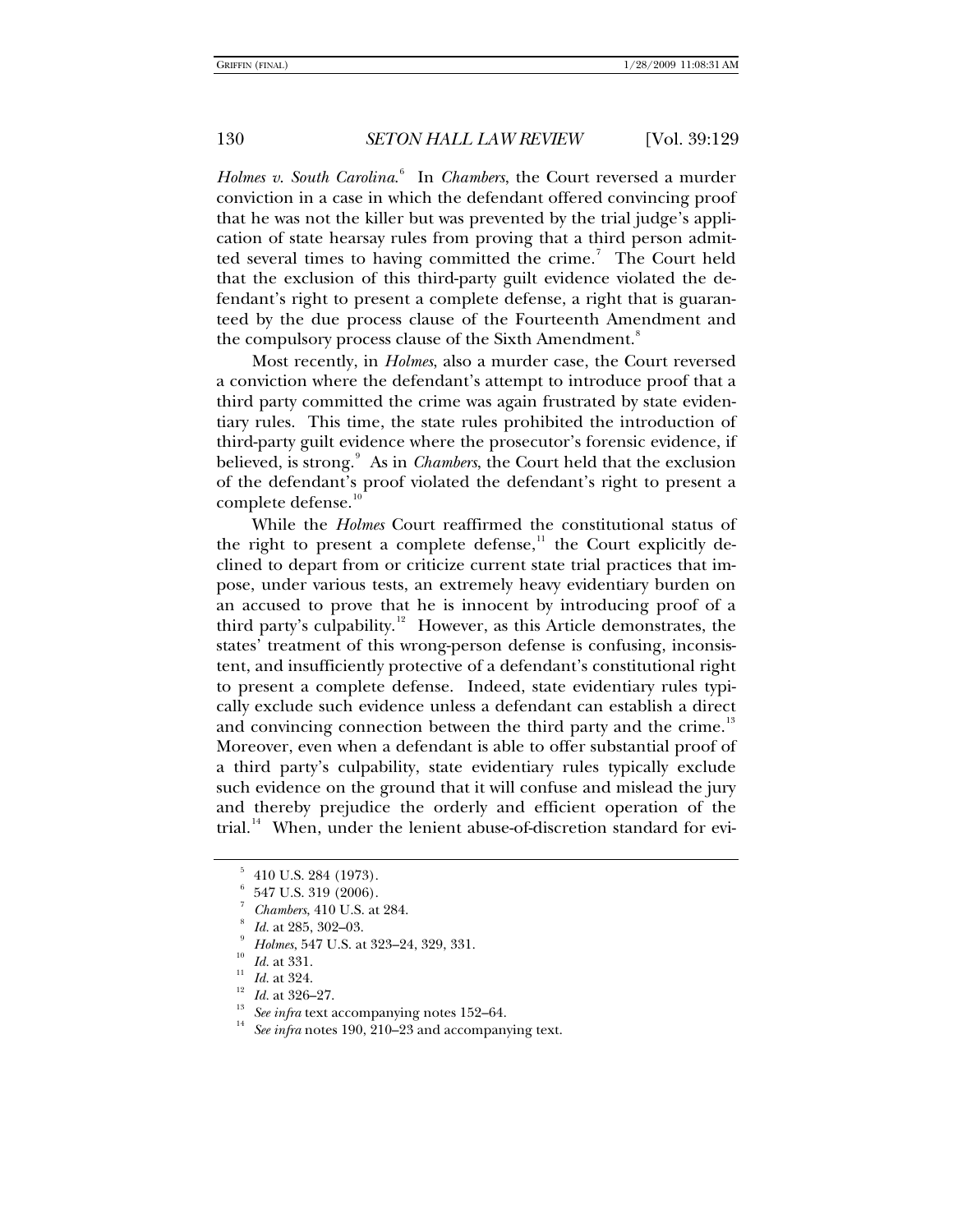dentiary rulings, the intermediate court reviews the refusal to admit third-party guilt evidence, the trial court's decision is almost always affirmed.<sup>[15](#page-2-0)</sup> Ironically, then, although there is increasing documentation both anecdotally and empirically that innocent defendants are being wrongfully convicted, $16$  the courts continue to exclude proof of a third person's culpability because either they do not believe that the prosecution has charged the wrong person or they do not want the case to be complicated by evidence of someone else's culpability.

The Supreme Court's failure to impose clear standards on the admissibility of third-party guilt evidence arises largely because the wrong-person defense is unique from other defenses. Most defenses seek to counter the prosecution's proof by showing that the defendant did not commit the crime, either because he is not the right person (e.g., alibi, misidentification, false confession, or lying witnesses), that he is not responsible for the crime (e.g., insanity or diminished capacity), or that the defendant is not guilty because the prosecution is unable to prove every element of the crime (e.g., lack of proof of intent, value, and so forth). The wrong-person defense, by contrast, has two discrete parts: first, it seeks to convince the jury that the defendant did not commit the crime, and, second, that some other person did.<sup>[17](#page-2-2)</sup> The constitutional right to present a complete defense embraces both parts.<sup>[18](#page-2-3)</sup> However, the states do not approach the defense as a two-part issue or as a constitutional question; rather, they evaluate it as a question of evidentiary admissibility, looking only at the second prong of the defense—the proffer of third-party guilt proof.

The lower courts' treatment of the wrong-person defense ignores not only the substantive uniqueness of the defense but also the practical difficulties facing a defendant in presenting sufficient evidence to support the defense. Rarely does an accused possess the resources required to adequately investigate and prove that someone else committed the crime. Even when a defendant offers evidence that he has been misidentified, either by impeaching an eyewitness or presenting an alibi, a defendant often lacks the ability to discover and present convincing evidence that connects the real perpetrator to the crime. To be sure, a defendant fortuitously or as a result of investiga-

<span id="page-2-0"></span><sup>&</sup>lt;sup>15</sup> See *infra* note 190 and accompanying text.<br><sup>16</sup> See The Innocence Project, http://www.innocenceproject.org (last visited Jan.

<span id="page-2-3"></span><span id="page-2-2"></span><span id="page-2-1"></span><sup>4, 2009) (</sup>providing DNA exonerations count of 226 as of Jan. ,4 2009).<br><sup>17</sup> *See, e.g.*, Chambers v. Mississippi, 410 U.S. 284 (1973); Holmes v. South Caro-<br>lina, 547 U.S. 319 (2006).

lina, 547 U.S. 319 (2006). 18 *See, e.g.*, *Chambers*, 410 U.S. 284; *Holmes*, 547 U.S. 319.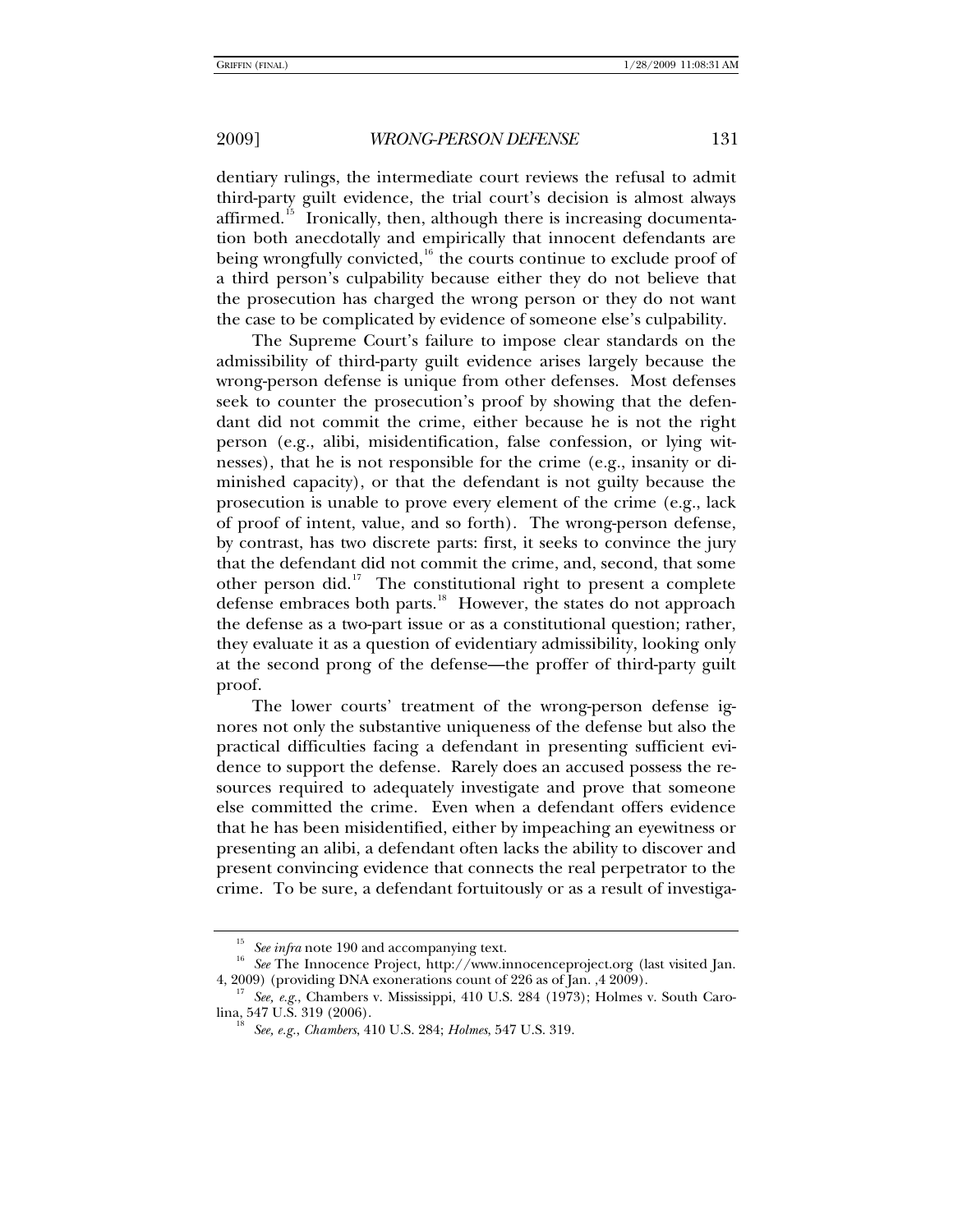tion may be able to offer proof that another person had the opportunity, motive, or propensity to commit the crime, that another person confessed to the crime, or that physical evidence connects another person to the crime. However, instead of considering the limited ability of a defendant to produce exonerating evidence, the courts impose a demanding evidentiary standard that mechanically excludes such evidence on the ground that it is collateral, misleading, or prejudicial to the orderly and efficient functioning of the trial.<sup>[19](#page-3-0)</sup>

The lower courts should employ a constitutional analysis consistent with *Chambers* and *Holmes* that protects both states' and defendants' interests. As in the right to present a defense cases generally, the courts should balance the state's interest in reliable proof and orderly trial procedure against the defendant's constitutional right to present a complete defense. Courts should not evaluate the permissibility of a wrong-person defense by mechanically balancing the probative value of proffered evidence against the likelihood that it would create confusion. Instead, the courts should undertake a much more rigorous analysis of the evidence that recognizes the uniqueness of the wrong-person defense. First, the courts should determine whether the defendant has made a threshold showing of innocence by raising a credible claim that he is not the person who committed the crime, either through cross-examination of prosecution witnesses or defense proof. If that foundational requirement is met, the state's interest in excluding evidence against another person is diminished and the defendant's interest in supplementing his claim of innocence is increased. At that point, the balancing test should create a presumption in favor of its admissibility.

The ability of a criminal defendant to present a credible wrongperson defense is more pressing today with the mounting evidence of wrongful convictions through DNA proof.<sup>[20](#page-3-1)</sup> Paradoxically, as it becomes increasingly apparent that innocent people are convicted, the courts continue to refuse to admit proof that someone else really is guilty. Moreover, although a prosecution witness is almost always permitted to point the finger at the defendant with only the barest of reliability protections and no corroboration at all, defense witnesses are routinely prohibited from pointing the finger at someone else. An evolved notion of parity—which lies at the core of due process—

<span id="page-3-1"></span><span id="page-3-0"></span><sup>&</sup>lt;sup>19</sup> See *infra* notes 190, 210–23 and accompanying text.<br><sup>20</sup> See The Innocence Project, About Us: Mission Statement, http://www.inn ocenceproject.org/about/Mission-Statement.php (last visited Jan. 4, 2009).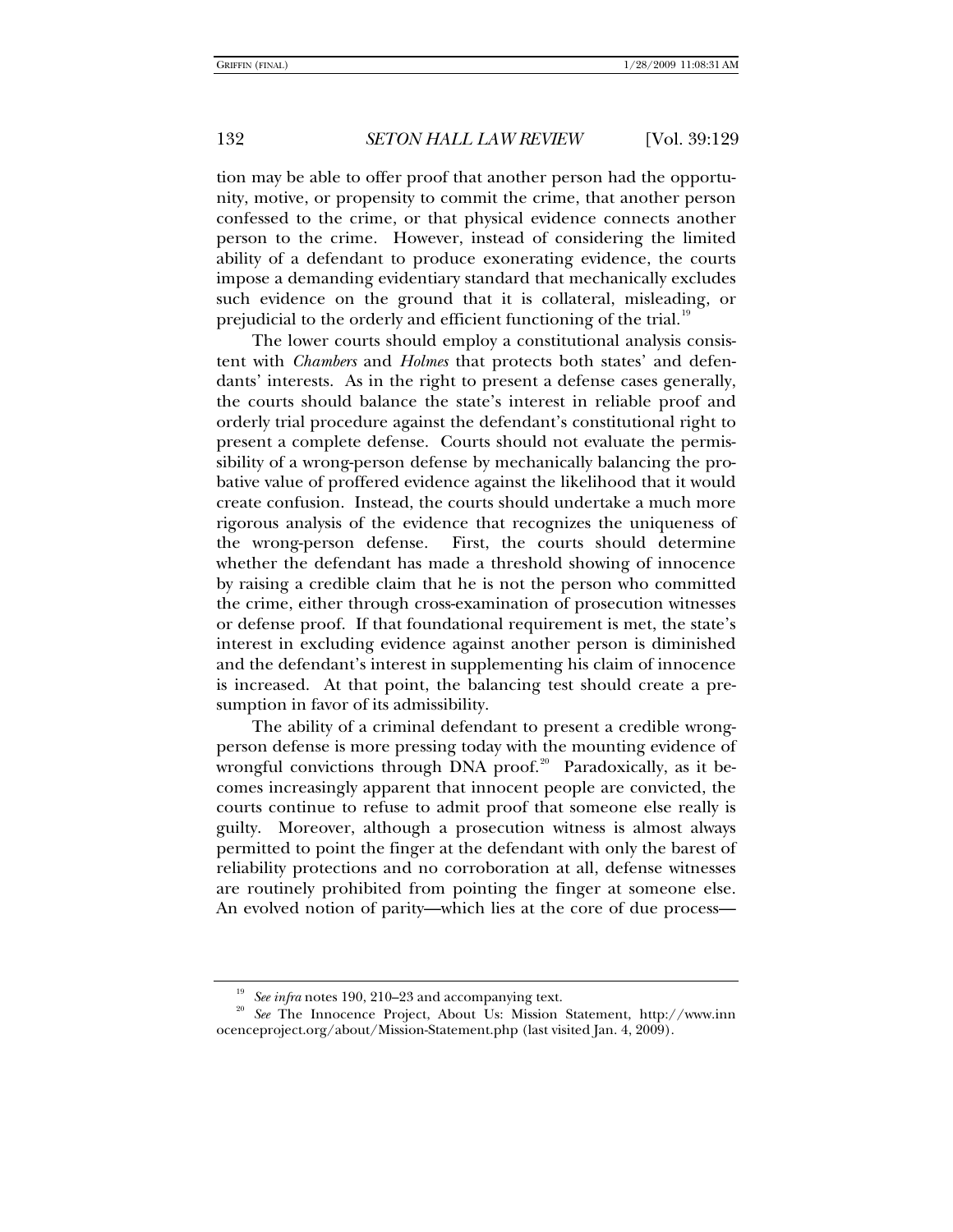requires a fairer judicial inquiry into the admissibility of wrong-person-defense evidence.<sup>[21](#page-4-0)</sup>

Part II of this Article reviews the history of the right to present a defense and closely examines the United States Supreme Court's modern analysis of that right. Part III analyzes the emergence of the right to present a defense that a third party committed the crime and concludes with a discussion of the Supreme Court's recent decision in *South Carolina v. Holmes*. Part IV then describes the current restrictive implementation of the wrong-person defense by the lower courts. Part V argues that the constitutional right to present a wrong-person defense is being insufficiently protected under current, arbitrary standards, and prescribes a constitutional analysis of the defense that is consistent with the Supreme Court's jurisprudence, more reflective of what the lower courts actually are doing, and that is likely to produce more reliable results.

### II. THE RIGHT TO PRESENT A DEFENSE

The right to present a defense has deep historical roots. Although until the late sixteenth century there was no such right, in 1589 and 1606 Parliament enacted statutes that gave a defendant a limited right to present witnesses, as long as the witnesses were not sworn.<sup>[22](#page-4-1)</sup> Further, a defendant could not compel their attendance.<sup>[23](#page-4-2)</sup>

The right to subpoena witnesses and to have them testify under oath was not recognized until the late seventeenth century.<sup>[24](#page-4-3)</sup> To settle hostilities between England and Scotland, Parliament enacted a statute providing that Englishmen charged with crimes in Scotland would be tried in England where they could subpoena witnesses and place them under oath.<sup>[25](#page-4-4)</sup> Shortly thereafter, Parliament passed another statute giving the same rights to defendants charged with trea-son in English courts.<sup>[26](#page-4-5)</sup> Interestingly, the basis for that right was par-

<span id="page-4-2"></span><span id="page-4-1"></span><span id="page-4-0"></span><sup>&</sup>lt;sup>21</sup> *See infra* notes 22–38 and accompanying text.<br><sup>22</sup> *See* Peter Westen, *The Compulsory Process Clause*, 73 MICH. L. REV. 71, 84 (1975).<br><sup>23</sup> *Id.* In fact, until 1562, the common law courts did not even have their o power to compel the attendance of witnesses. *Id.* In that year a statute was passed that required witnesses to appear when served with process by courts of record. *Id.* Subsequently, the common law courts began issuing subpoenas. *Id.* at 84–85. They did not exercise this power in favor of defendants, however, because the courts swore only witnesses who testified favorably for the prosecution. *Id.* at 85. By permitting only prosecution witnesses to be sworn and instructing the jury to give greater weight to sworn testimony, the courts skewed the balance heavily in favor of the prosecution*. Id.* at 84–86.

<span id="page-4-5"></span><span id="page-4-4"></span><span id="page-4-3"></span>

<sup>24</sup> *Id.* at 87. 25 *Id.* at 87 n.62. 26 *Id.* at 87.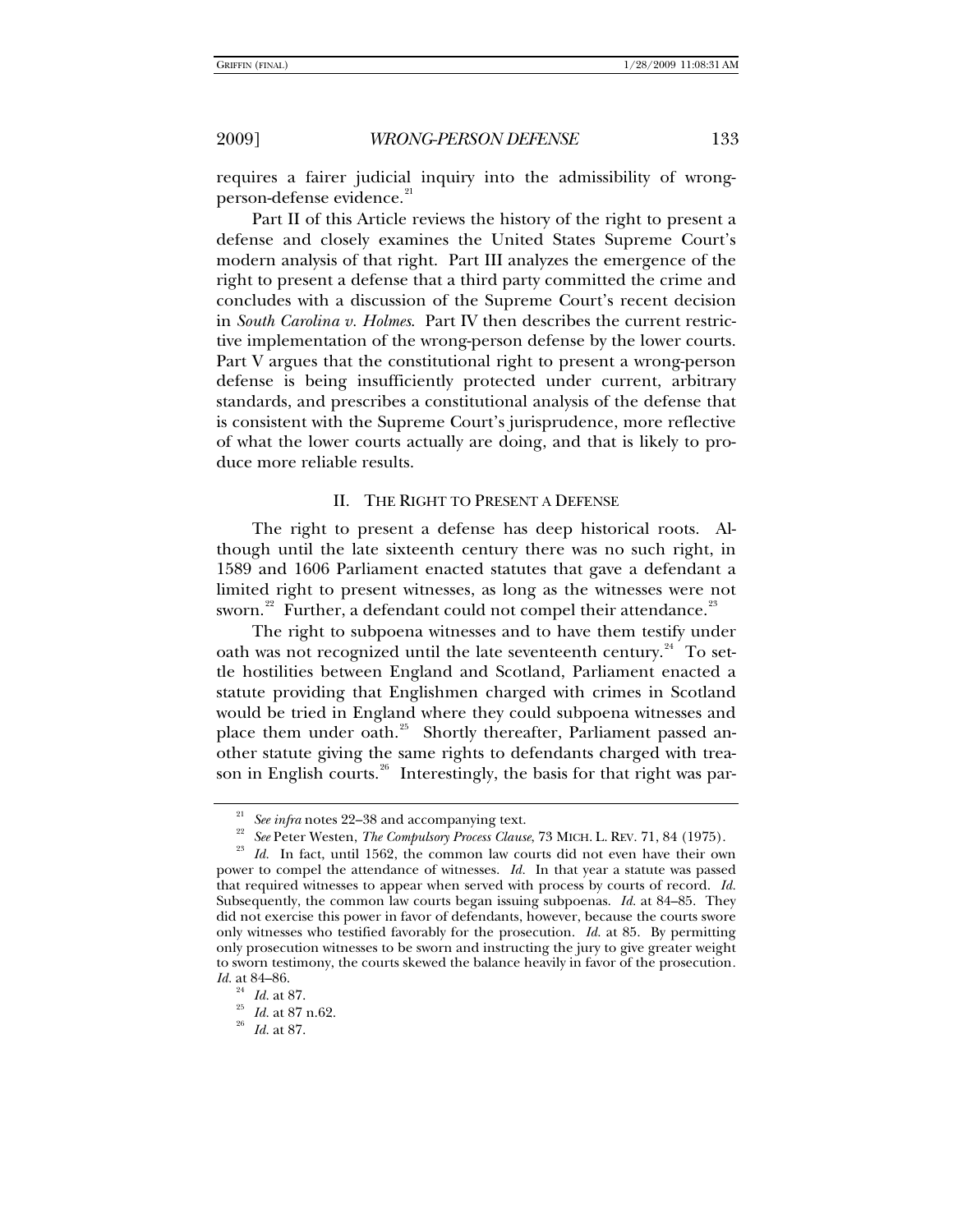ity with the prosecution: the statute provided that defendants would have the same power as the prosecution to compel witnesses to tes-tify.<sup>[27](#page-5-0)</sup> Finally, in 1702, the right to swear witnesses was extended to defendants in all felony cases.<sup>[28](#page-5-1)</sup> Compulsory process was extended by the common law courts as well.<sup>[29](#page-5-2)</sup>

The right to present a defense was transported to the Colonies with other rights contained in the royal charters.<sup>[30](#page-5-3)</sup> In addition, nine of the new state constitutions—all but Connecticut, Georgia, New York, and South Carolina—specifically provided for a defendant's right to produce witnesses in his favor.<sup> $\sin$ </sup> As in England, the states required parity, i.e., "that the defendant must have a meaningful opportunity, at least as advantageous as that possessed by the prosecution, to establish the essential elements of his case."[32](#page-5-5) Ultimately, the Sixth Amendment was drafted to protect that right and was largely uncontroversial.<sup>[33](#page-5-6)</sup> Like its predecessors, the Compulsory Process Clause was intended to mean that the defendant should have a "meaningful opportunity, at least on a par with the prosecution, to present a case in his favor through witnesses."<sup>[34](#page-5-7)</sup>

<span id="page-5-7"></span>clause, it specifically articulated the parity-based right to present a defense by giving the alleged treasonor the right "to make any proof that he can produce, by lawful witness" and to have "like process of the court to compel his witnesses to appear at his trial, as is usually granted to compel witnesses to appear on behalf of the prosecution against him." *Id.* at 100–01 (citing Act of April 30, 1790, ch. 9. § 29, 1 Stat. 119

<span id="page-5-0"></span><sup>27</sup> *See* Richard A. Nagareda, *Reconceiving the Right to Present Witnesses*, 97 MICH. L. REV. 1063, 1073 & nn.28–29 (1999) (citing 3 JOHN HENRY WIGMORE, A TREATISE ON THE SYSTEM OF EVIDENCE IN TRIALS AT COMMON LAW § 2190 at 2960 (1st ed. 1904)).

<span id="page-5-2"></span><span id="page-5-1"></span><sup>&</sup>lt;sup>28</sup> Westen, *supra* note 22, at 87. <sup>29</sup> Thus, by the time of the revolution, Blackstone stated that "in all ca[s]es of trea[s]on and felony, all witne[ss]es *for* the pri[s]oner [s]hould be examined upon oath, in like manner as the witne[ss]es *against* him" and a defendant had "the [s]ame compul[s]ive proce[s]s to bring in [h]is witne[ss]es for him, as was u[s]ual to compel their appearance again[s]t him." 4 WILLIAM BLACKSTONE, COMMENTARIES 345, 354 (emphasis in original).

<span id="page-5-6"></span><span id="page-5-5"></span><span id="page-5-4"></span><span id="page-5-3"></span><sup>&</sup>lt;sup>30</sup> Westen, *supra* note 22, at 91 & n.78.<br><sup>31</sup> *Id.* at 94 & n.94.<br><sup>32</sup> *Id.* at 95.<br><sup>33</sup> During the constitutional debate, several states refused to ratify without a Bill of Rights, and four of those states specifically proposed provisions for ensuring the defense a right to present witnesses. *Id.* at 96. James Madison, the chief architect of the Sixth Amendment, recognized that he needed the support of Virginia and New York, and that neither would give their support without such a provision. *Id.* at 96– 97. Nevertheless, Madison's formulation was not the same as Virginia's, which provided a "right 'to call for evidence.'" *Id.* at 97. Instead, Madison substituted the present language, possibly in reliance on Blackstone's formulations, or simply to satisfy the various states without adopting the recommendation of any single one of them. *Id.* at 97–98. Regardless, the framers adopted James Madison's draft of the Sixth Amendment, almost without debate and largely as proposed. *Id.* at 98.<br><sup>34</sup> Unsurprisingly, when the first Congress implemented the compulsory process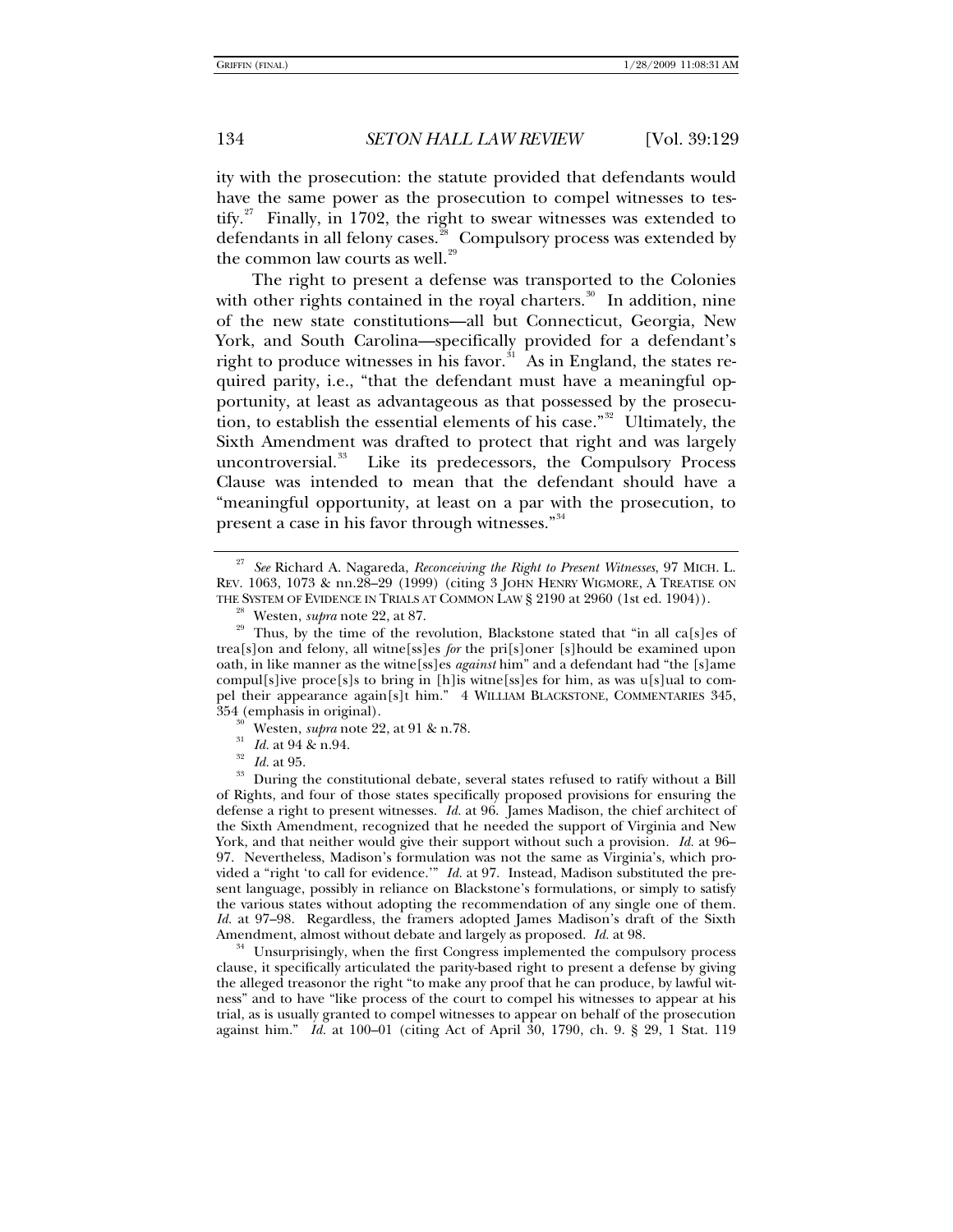The first cases asserting a right to present a defense in the Supreme Court were decided pursuant to common law and not on constitutional grounds. The first case, *United States v. Reid*, <sup>[35](#page-6-0)</sup> was an appeal from a murder conviction tried under federal admiralty law, incorporating state law.<sup>[36](#page-6-1)</sup> The lower court excluded the testimony of an accomplice under a Virginia statute that excluded the testimony of an accomplice tried separately from the defendant. $37$  The Court upheld the exclusion, ruling that the right to call an accomplice as a defense witness was neither in the Bill of Rights nor the Judiciary Act of 1789.<sup>[38](#page-6-3)</sup>

Gradually the Supreme Court began to articulate due process grounds for a right to be heard in civil cases.<sup>[39](#page-6-4)</sup> From there the Court also found a due process right to present a defense in criminal cases, a right that was violated by exclusion of defense evidence, but only when a defense was prohibited in its entirety. Thus, for example, in 1925 in *Cooke v. United States*,<sup>[40](#page-6-5)</sup> the Court reversed a criminal conviction based on what it found to be a violation of a constitutional right to present a defense. In Cooke, the defendant, an attorney, was held in summary contempt based on a letter he had written to a federal judge requesting that the judge recuse himself from several related cases.<sup>[41](#page-6-6)</sup> Cooke admitted sending the letter but was prevented at trial from making any statement in his defense.<sup> $42$ </sup> Subsequently, he was convicted.<sup>[43](#page-6-8)</sup> The Supreme Court reversed, holding that the defendant's Fifth Amendment due process right to present a defense was

<sup>(1790) (</sup>codified as amended at 18 U.S.C. § 3005 (1970)). Shortly thereafter, in 1807, the compulsory process clause was applied in the infamous treason and misdemeanor trials of Aaron Burr. *Id.* at 101-07. In that case, Chief Justice Marshall held that if the President denied the defense access to evidence that might bear on the defendant's innocence, the prosecution should be dismissed.  $Id$  at 107.

<span id="page-6-0"></span><sup>&</sup>lt;sup>35</sup> 53 U.S. 361 (1 How.) (1852), *overruled by* Rosen v. United States, 245 U.S. 467, 469–72 (1918).

 $\frac{36}{37}$  *Id.* at 361–63. *Id.* 

<span id="page-6-3"></span><span id="page-6-2"></span><span id="page-6-1"></span><sup>&</sup>lt;sup>38</sup> Essentially, the Court dealt with state exclusion of evidence not on a constitutional basis but on the basis of state statute or the Supreme Court's supervisory powers. *Id.* at 364–66. It was not until the 1960s that the exclusion of defense evidence was presented as a constitutional issue. *See infra* notes 50–81 and accompanying text. *Reid* was overruled in 1918 by *Rosen*. In *Rosen*, the Court upheld the refusal to dis-

<span id="page-6-7"></span><span id="page-6-6"></span><span id="page-6-5"></span><span id="page-6-4"></span>qualify a government witness on the basis of a prior forgery conviction. *Id.* <sup>39</sup> See, *e.g.*, Windsor v. McVeigh, 93 U.S. 274 (1876); McVeigh v. United States, 78 U.S. (1 Wall.) 259 (1871).

 $\frac{40}{41}$  267 U.S. 517 (1925).<br> *H.* at 532–34, 540.

<span id="page-6-8"></span><sup>41</sup> *Id.* at 532–34, 540. 42 *Id.* at 537–38. 43 *Id.* at 532.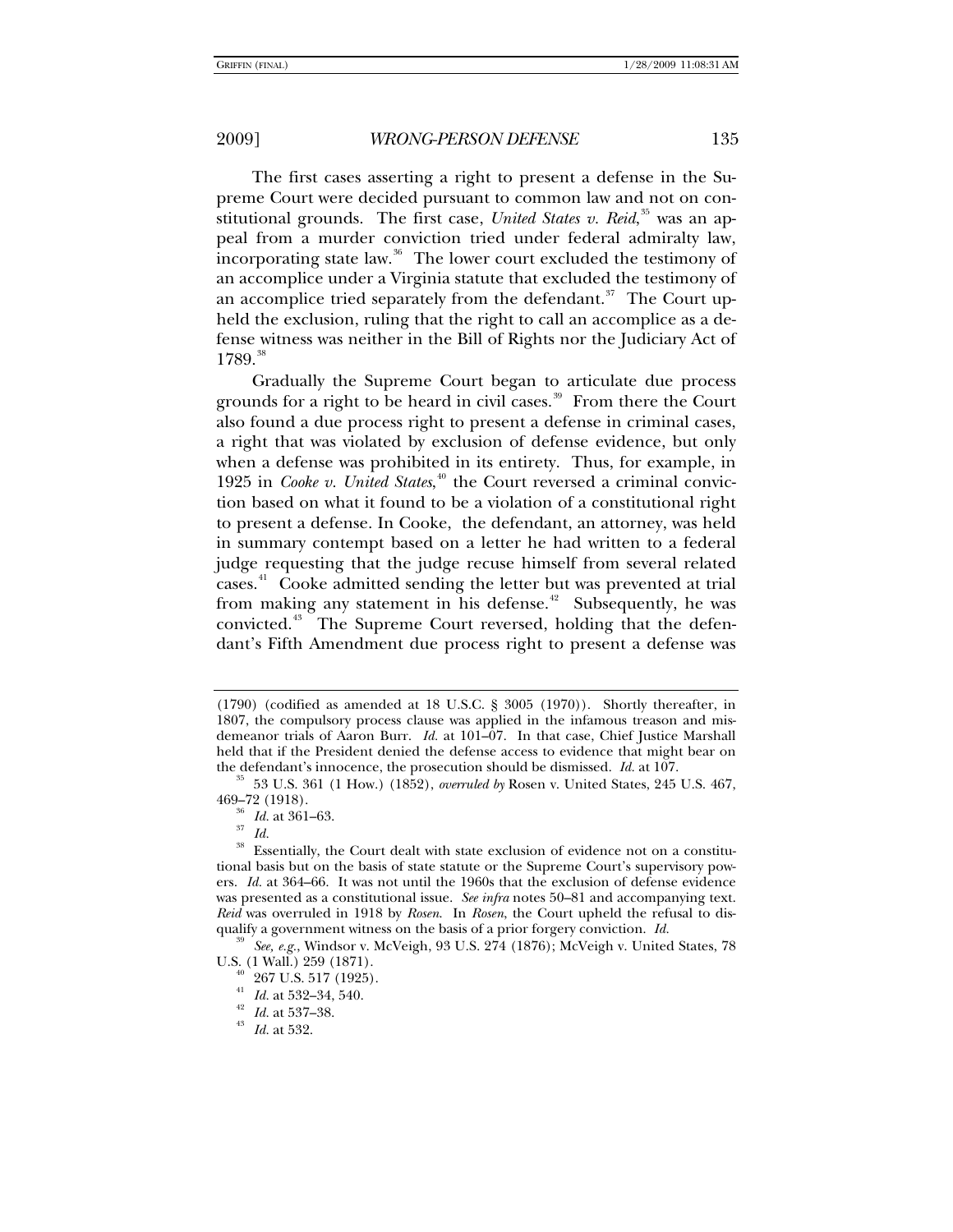violated.[44](#page-7-0) The Court recognized a defense right "to call witnesses to give testimony, relevant either to the issue of complete exculpation or in extenuation of the offense and in mitigation of the penalty to be imposed."[45](#page-7-1) Similarly, in *In Re Oliver*, [46](#page-7-2) a state habeas corpus case, the defendant testified before a special investigatory body and was charged with criminal contempt.<sup>[47](#page-7-3)</sup> At a secret contempt trial, the judge, sitting as the fact finder, found that the defendant's grand jury testimony lacked credibility and convicted and sentenced the defen-dant for contempt.<sup>[48](#page-7-4)</sup> The Court found a violation of the defendant's right to a public trial and to Fourteenth Amendment due process of law because he was not given "a reasonable opportunity to defend himself  $\ldots$ ."<sup>[49](#page-7-5)</sup>

The 1960s saw the beginning of the Supreme Court's modern jurisprudence on the right to present a defense. In a series of five cases culminating with *Holmes v. South Carolina*<sup>[50](#page-7-6)</sup> in 2006, the Court articulated a constitutional right to present a defense that can be vio-lated where the defense is only partially excluded.<sup>[51](#page-7-7)</sup> The right is based on Fifth and Fourteenth Amendment due process as well as the Sixth Amendment rights to compulsory process and confrontation.

First, in 1961, in *Ferguson v. Georgia*,<sup>[52](#page-7-8)</sup> the defendant was prohibited by a state disqualification statute from testifying in his own defense and was permitted only to give an unsworn narrative. Consistent with its practice of deciding cases based on enumerated constitutional rights where possible, the Court held that the state rule violated the defendant's right to counsel, a right that had already been incorporated against the states through the Fourteenth Amendment's due process clause.<sup>[53](#page-7-9)</sup> Concurring in the reversal, Jus-

- 
- 
- $\frac{50}{51}$  547 U.S. 319 (2006).
- 

<span id="page-7-8"></span><span id="page-7-7"></span><span id="page-7-6"></span><span id="page-7-5"></span><span id="page-7-4"></span><span id="page-7-3"></span><span id="page-7-2"></span>Id. at 330–31.<br>365 U.S. 570 (1961). The statute at issue in the case was part of a larger statutory scheme that declared a criminal defendant incompetent to testify. *Id.* at 570–71. 53 In fact, however, as Justice Frankfurter's concurring opinion notes, *Ferguson*

<span id="page-7-9"></span>was "not a right-to-counsel case." *Id.* at 599 (Frankfurter, J. concurring). "It is formalism run riot to find that the division into two separate sections of what is organically inseparable may not for reviewing purpose be treated as a single, appealable unit. This Court, of course, determines the scope of its reviewing power over a state court judgment." *Id.* at 600. Counsel assisted the defendant at every turn, and he would have said the same thing even if he had been questioned by his lawyer; the problem was that the statement would have carried greater weight if it had been un-

<span id="page-7-0"></span><sup>44</sup> *Id.* at 537. 45 *Id.*

<span id="page-7-1"></span> $^{46}$  333 U.S. 257 (1948).

<sup>&</sup>lt;sup>47</sup> *Id.* at 258–59.<br><sup>48</sup> *Id. Id.* at 273.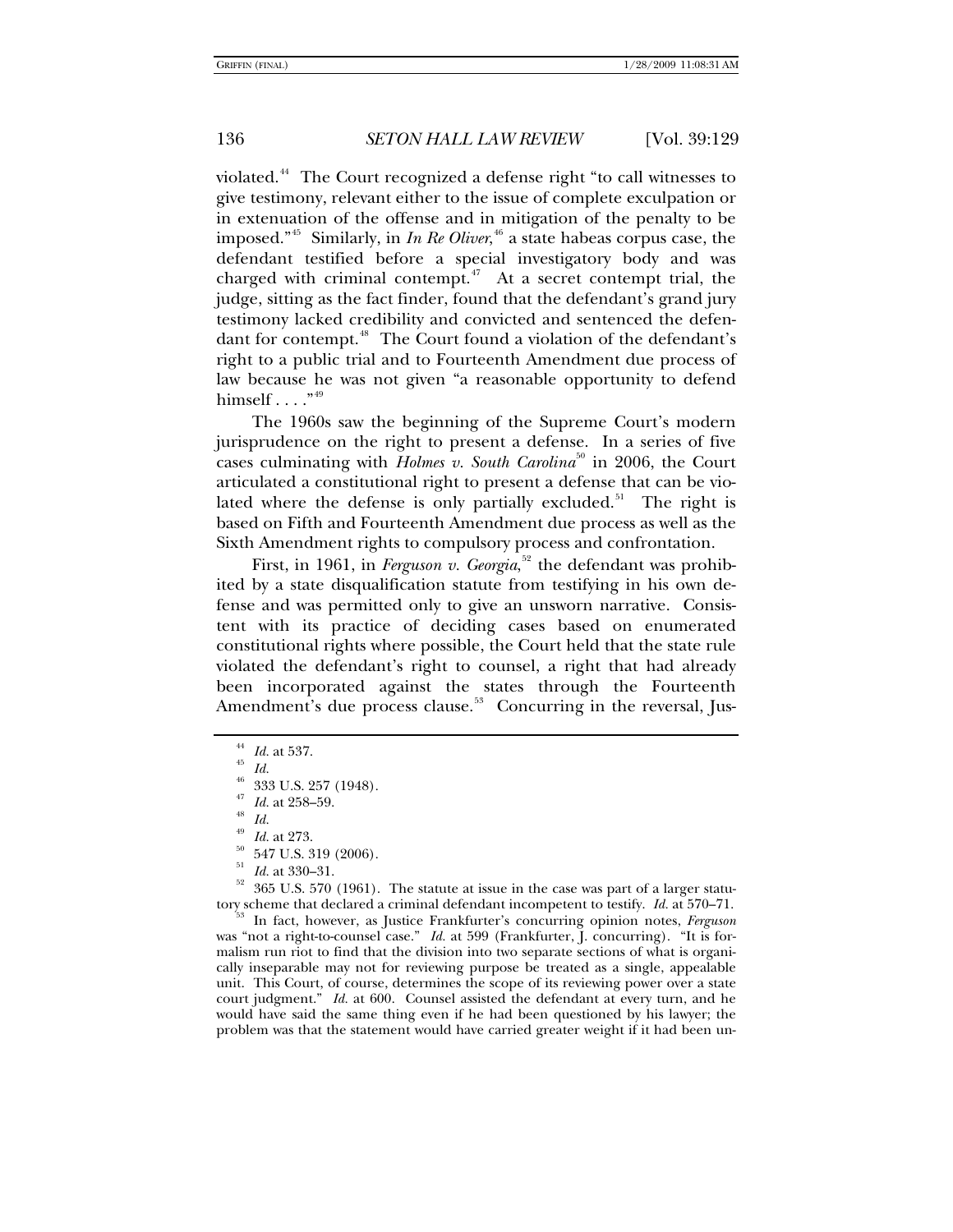tice Frankfurter would have reached the constitutionality of the disqualification statute and would have held the state statute unconstitu-tional.<sup>[54](#page-8-0)</sup> In a separate concurring opinion, Justice Clark would also have held the statute to be a violation of due process.<sup>[55](#page-8-1)</sup>

Next, in *Washington v. Texas*, [56](#page-8-2) the Court expressly recognized a fundamental right to obtain and present witnesses under the Compulsory Process Clause and held that the Sixth Amendment right was incorporated against the states by the Fourteenth Amendment.<sup>[57](#page-8-3)</sup> Here, as it had in *Rosen*, the Court struck down a state statute that de-clared accomplices incompetent to testify.<sup>[58](#page-8-4)</sup> The Court clearly identified a constitutional "right to present a defense" based on the com-pulsory process clause of the Sixth Amendment.<sup>[59](#page-8-5)</sup> Interpreting that right, the Court held that the Texas disqualification rule violated the compulsory process clause because it was arbitrary, i.e., because it was based on "a priori categories that presumed [the witnesses] unworthy of belief . . . without any individual showing that they were untrust-

- 
- 
- <sup>57</sup> *Id.* at 19.

The right to offer the testimony of witnesses, and to compel their attendance, if necessary, is in plain terms the right to present a defense, the right to present the defendant's version of the facts as well as the prosecution's to the jury so it may decide where the truth lies. Just as an accused has the right to confront the prosecution's witnesses for the purpose of challenging their testimony, he has the right to present his own witnesses to establish a defense.

<span id="page-8-4"></span>*Id.* <sup>58</sup> *Id.* at 23–24. In doing so, the Court expanded the compulsory process clause to require the actual admission of evidence—the right to put witnesses on the stand—rather than simply a right to a procedure to compel the attendance of witnesses. The Court observed that it would be odd "to commit the futile act of giving to a defendant the right to secure the attendance of witnesses whose testimony he had no right to use." *Id.* at 22–23. Commentators agree. *See, e.g.*, AKHIL REED AMAR, THE CONSTITUTION AND CRIMINAL PROCEDURE: FIRST PRINCIPLES 132 (1997) ("[I]f the accused, in order to show his innocence, is generally empowered to drag a human being, against her will, into the courtroom to tell the truth, surely he must also enjoy the lesser-included rights to present other truthful evidence that in no way infringes on another human being's autonomy. These lesser-included rights are plainly presupposed by the compulsory process clause."). *See also* Nagareda, *supra* note 27, at 1074. <sup>59</sup> *Washington*, 388 U.S. at 19.

der oath. Justice Clark, joined by Justice Frankfurter, would have held that the incompetence statute violated due process. *Id.* at 601 (Clark, J. concurring). The basis of the decision reflects the fact that the compulsory process clause was not yet binding on the states through the Fourteenth Amendment, while the Sixth Amendment right to counsel had already been incorporated. *See id.*; Nagareda, *supra* note 27, at

<span id="page-8-3"></span><span id="page-8-2"></span><span id="page-8-1"></span><span id="page-8-0"></span><sup>1076</sup> nn.41–44.<br><sup>54</sup> *Ferguson*, 365 U.S. at 600–01 (Frankfurter, J., concurring).<br><sup>55</sup> *Id.* at 602 (Clark, J., concurring).<br><sup>56</sup> 388 U.S. 14 (1967).

<span id="page-8-5"></span>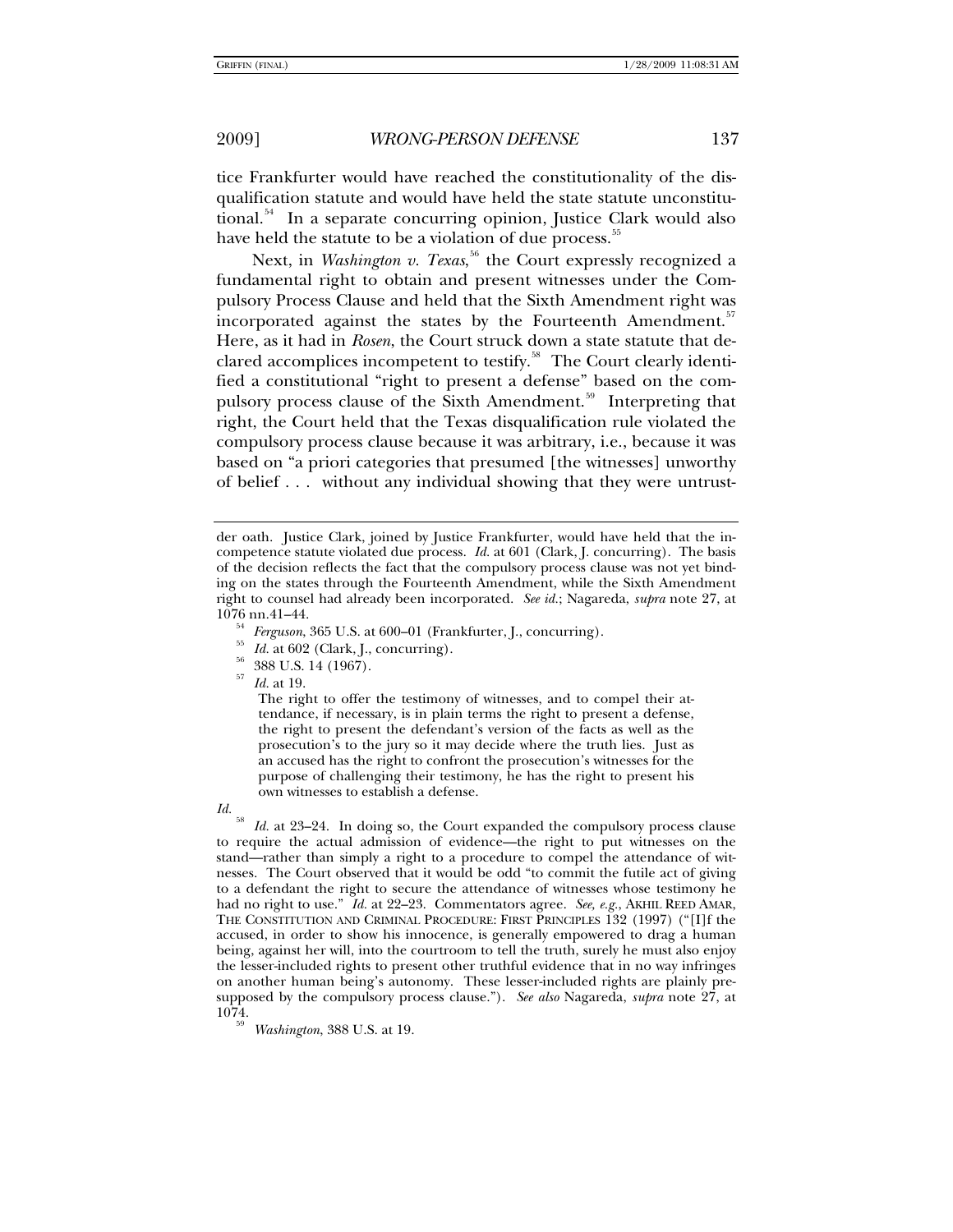worthy, or that the jury was incapable of properly evaluating their testimony,"[60](#page-9-0) and because it "arbitrarily denied [the defendant] the right to put on the stand a witness who was physically and mentally capable of testifying to events that he had personally observed, and whose testimony would have been relevant and material to the de-fense.<sup>"[61](#page-9-1)</sup> The Court also condemned the rule as disproportionate to the purpose it was designed to serve—to exclude false testimony because that interest could have been satisfied simply by leaving questions of weight and credibility to the jury. $62$  The Court also noted the inherent unfairness of a rule that allowed the prosecution to use the testimony of an accomplice but that prohibited the defendant's use of the testimony.<sup>[63](#page-9-3)</sup>

Next, in *Crane v. Kentucky*, <sup>[64](#page-9-4)</sup> the Court reversed a conviction where the defendant was prohibited from presenting evidence establishing that his confession was involuntary. $65$  The trial court found the confession voluntary after a hearing and later at trial precluded the defendant from presenting evidence of the circumstances under which it was made. $66$  The Supreme Court reversed, holding that the circumstances of the confession were relevant to its reliability and that the preclusion violated the defendant's right to "a fair opportunity to present a defense."[67](#page-9-7) Significantly, the Court in *Crane* identified several sources of the right to present a defense: the due process, compulsory process, and confrontation clauses.<sup>[68](#page-9-8)</sup>

Applying the balancing-of-interests test articulated in *Washington*, the Court found the exclusion of evidence of involuntariness to be unconstitutional. Indeed, in language extremely relevant to the not yet recognized wrong-person defense, the Court explained that "[s]tripped of the power to describe to the jury the circumstances

<span id="page-9-8"></span>ment, *Chambers v. Mississippi*, supra, or in the Compulsory Process or confrontation clauses of the Sixth Amendment, the Constitution guarantees criminal defendants "a meaningful opportunity to present a complete defense.*Id.* at 690 (citing California v. Trombetta, 467 U.S. 479, 485 (1984)) (internal citations omitted).

<sup>&</sup>lt;sup>60</sup> Westen, *supra* note 22, at 113.<br><sup>61</sup> *Washington*, 388 U.S. at 23.<br><sup>62</sup> *Id.* at 22 (citing Rosen v. United States, 245 U.S. 467, 471 (1918)).<br><sup>63</sup> *Id.* 

 $^{64}$  476 U.S. 683 (1986).

<span id="page-9-7"></span><span id="page-9-6"></span><span id="page-9-5"></span><span id="page-9-4"></span><span id="page-9-3"></span><span id="page-9-2"></span><span id="page-9-1"></span><span id="page-9-0"></span><sup>&</sup>lt;sup>65</sup> *See id.* at 683.<br><sup>66</sup> *Id.* at 684.<br><sup>67</sup> *Id.* at 687. "In the absence of any valid state justification, exclusion of this kind of exculpatory evidence deprives a defendant of the basic right to have the prosecutor's case encounter and 'survive the crucible of meaningful adversarial testing.'" *Id.* at 690–91 (quoting United States v. Cronic, 466 U.S. 648, 656 (1984)).<br><sup>68</sup> Whether rooted directly in the Due Process clause of the Fourteenth Amend-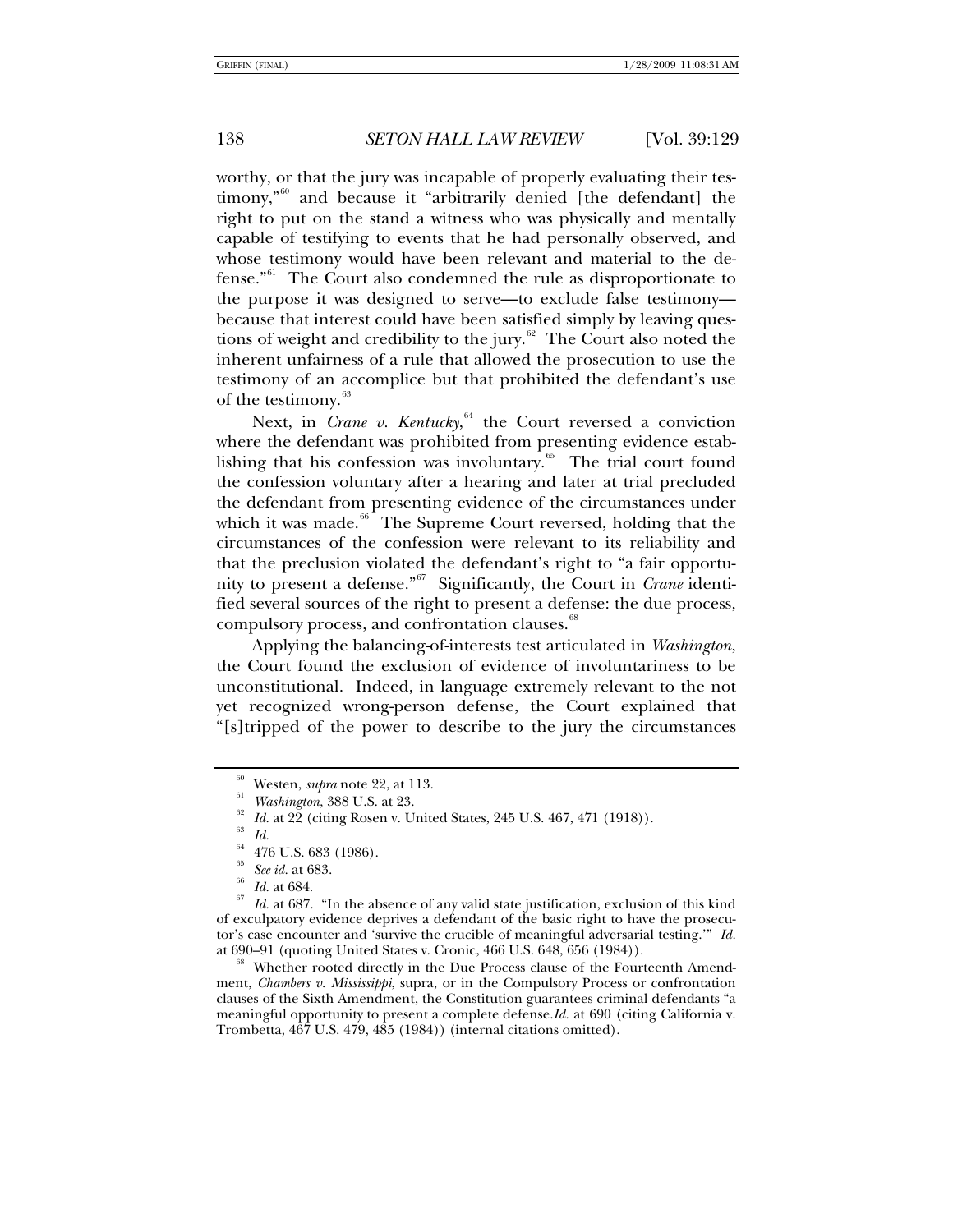that prompted his confession, the defendant is effectively disabled from answering the one question every rational juror needs answered: If the defendant is innocent, why did he previously admit his guilt?"<sup>[69](#page-10-0)</sup> The Court recognized that judges have broad discretion to exclude evidence that poses a risk of confusion, prejudice, or harassment, but concluded that exclusion of this evidence violated due process of law. $\frac{70}{2}$  $\frac{70}{2}$  $\frac{70}{2}$ 

*Rock v. Arkansas*[71](#page-10-2) was decided next. In *Rock*, the Court recognized a defendant's right to testify as part of the right to present a complete defense.<sup>[72](#page-10-3)</sup> Accordingly, it struck down a state's per se ban on the admission of post-hypnotically refreshed testimony.<sup>[73](#page-10-4)</sup> though the defendant testified and offered other evidence, the trial court refused to permit her to give hypnotically-refreshed testimony, and she was subsequently convicted.<sup>[74](#page-10-5)</sup> The Supreme Court reversed, holding that the statutory per se ban violated the defendant's right to testify. It found that right, once again, in the due process clause and in the compulsory process clause of the Sixth Amendment, but also as a corollary to the Fifth Amendment's guarantee against compelled testimony.<sup>[75](#page-10-6)</sup>

The Court again relied on the *Washington* balancing test, under which evidentiary restrictions on a defendant's right to present a defense may be sustained only if the restrictions are not "arbitrary or disproportionate to the purposes they are designed to serve."<sup>[76](#page-10-7)</sup> Applying this standard, the Court held that the per se ban was disproportionate to the interest in reliable testimony because there were less restrictive yet sufficient means for the jury to evaluate the reliability of the defendant's hypnotically refreshed testimony (e.g., tapes of the hypnosis sessions, cross-examination of the examiner and of the

<sup>&</sup>lt;sup>69</sup> Id. at 689.<br><sup>70</sup> Crane, 476 U.S. at 690.<br><sup>71</sup> 483 U.S. 44 (1987).<br>Id. at 49.

<span id="page-10-4"></span><span id="page-10-3"></span><span id="page-10-2"></span><span id="page-10-1"></span><span id="page-10-0"></span><sup>&</sup>lt;sup>73</sup> Id. at 56. The defendant had been charged with murdering her husband. She claimed that the killing was an accident; interviewed by the police at the scene, she stated that it occurred accidentally, during a scuffle over a gun after her husband had beaten her. Her memory of the event was incomplete. After two hypnosis sessions, she recalled that he had not had her finger on the trigger when the gun had fired but that the gun had discharged accidentally after her husband had grabbed her arm. This accidental firing was corroborated by a firearms expert who testified that the gun was defective and capable of firing without the trigger being pulled. *Id.*

<span id="page-10-7"></span><span id="page-10-6"></span>

<span id="page-10-5"></span>at 45–47. 74 *Id.* at 47. 75 *Id.* at 62. 76 *Id.* at 55–56.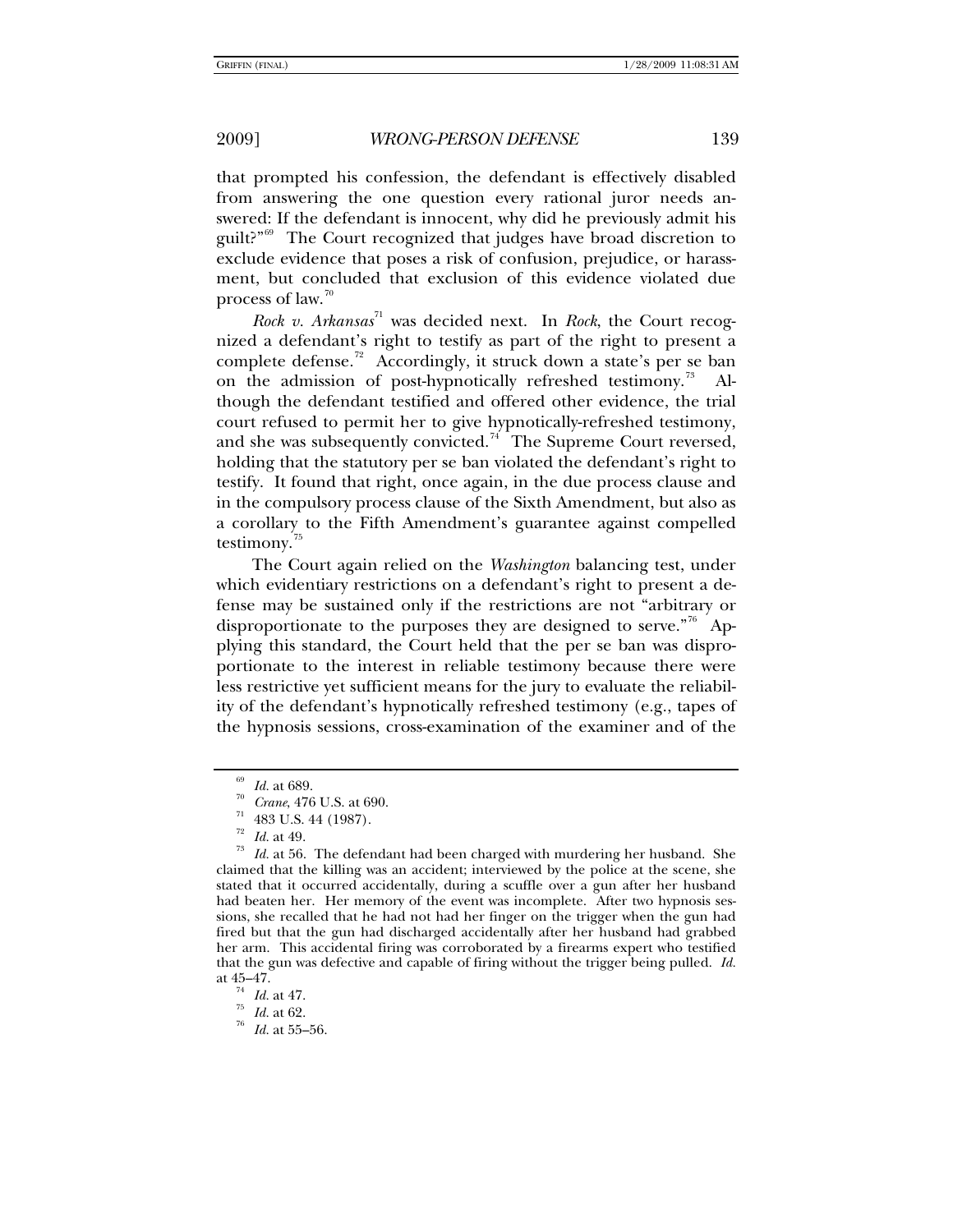defendant), as well as evidence to corroborate it. The per se exclusion was arbitrary because it was disproportionate to the state's interest in reliable proof. $\overline{7}$ 

Lastly, in *United States v. Scheffer*, [78](#page-11-1) the Supreme Court addressed the constitutionality of the army's per se ban against the admission of polygraph evidence. Here, however, the Court upheld the ban. In *Scheffer*, the defendant was convicted by court martial of various crimes, including wrongfully using methamphetamine. He had been working undercover for the army, and his defense was "innocent ingestion"—that he had used the drugs to further his undercover inves-tigation.<sup>[79](#page-11-2)</sup> He testified on his own behalf but was prohibited from in-troducing polygraph evidence.<sup>[80](#page-11-3)</sup>

The United States Court of Appeals for the Armed Forces reversed. The Supreme Court then reversed the court of appeals and upheld the exclusion. The Court reasoned that there was no consensus that polygraph evidence is reliable and that the per se ban was a "rational and proportional means of advancing the legitimate interest in barring unreliable evidence."<sup>[81](#page-11-4)</sup>

### III. THE RIGHT TO PRESENT A WRONG-PERSON DEFENSE

The constitutional right to present a wrong-person defense has been addressed by the Supreme Court in two opinions: *Chambers v. Mississippi*[82](#page-11-5) and *Holmes v. South Carolina*. [83](#page-11-6)

In *Chambers*, the defendant was charged with murdering a police officer. His defense had two parts.<sup>[84](#page-11-7)</sup> The first was that he had not

 $\frac{77}{78}$  *Rock*, 483 U.S. at 61.<br><sup>78</sup> 523 U.S. 303 (1998).

 $\frac{79}{80}$  *Id.* at 306.

<span id="page-11-7"></span><span id="page-11-4"></span><span id="page-11-3"></span><span id="page-11-2"></span><span id="page-11-1"></span><span id="page-11-0"></span><sup>81</sup> *Id.* at 312. In *Scheffer*, the majority held that the *Rock*, *Washingto*n, and *Chambers* precedents did not support the right to introduce polygraph evidence because, unlike those cases, the exclusion of the polygraph evidence did not "implicate any significant interest of the accused." *Id.* at 316–17. In *Scheffer*, unlike in *Rock*, the defendant fully presented his testimony and no eyewitness was prohibited from testifying. In fact, Scheffer had not been barred from eliciting any substantive proof: he had been prevented only from eliciting testimony to bolster his credibility. *Id.* at 317. Justice Stevens dissented. He would have held that a rule barring a defendant "from introducing expert opinion testimony to bolster his own credibility" impairs the meaningful opportunity to present a defense. *Id.* at 331–32 (Stevens, J., dissenting). The evidence was not otherwise available, strongly supported his defense, and its exclusion may have affected the outcome. Accordingly, it unquestionably infringed an important interest of the accused, which Justice Stevens believed had been undervalued by the Court.  $Id$ .

<sup>&</sup>lt;sup>82</sup> 410 U.S. 284 (1973).

<span id="page-11-6"></span><span id="page-11-5"></span> $^{\,83}$  547 U.S. 319 (2006).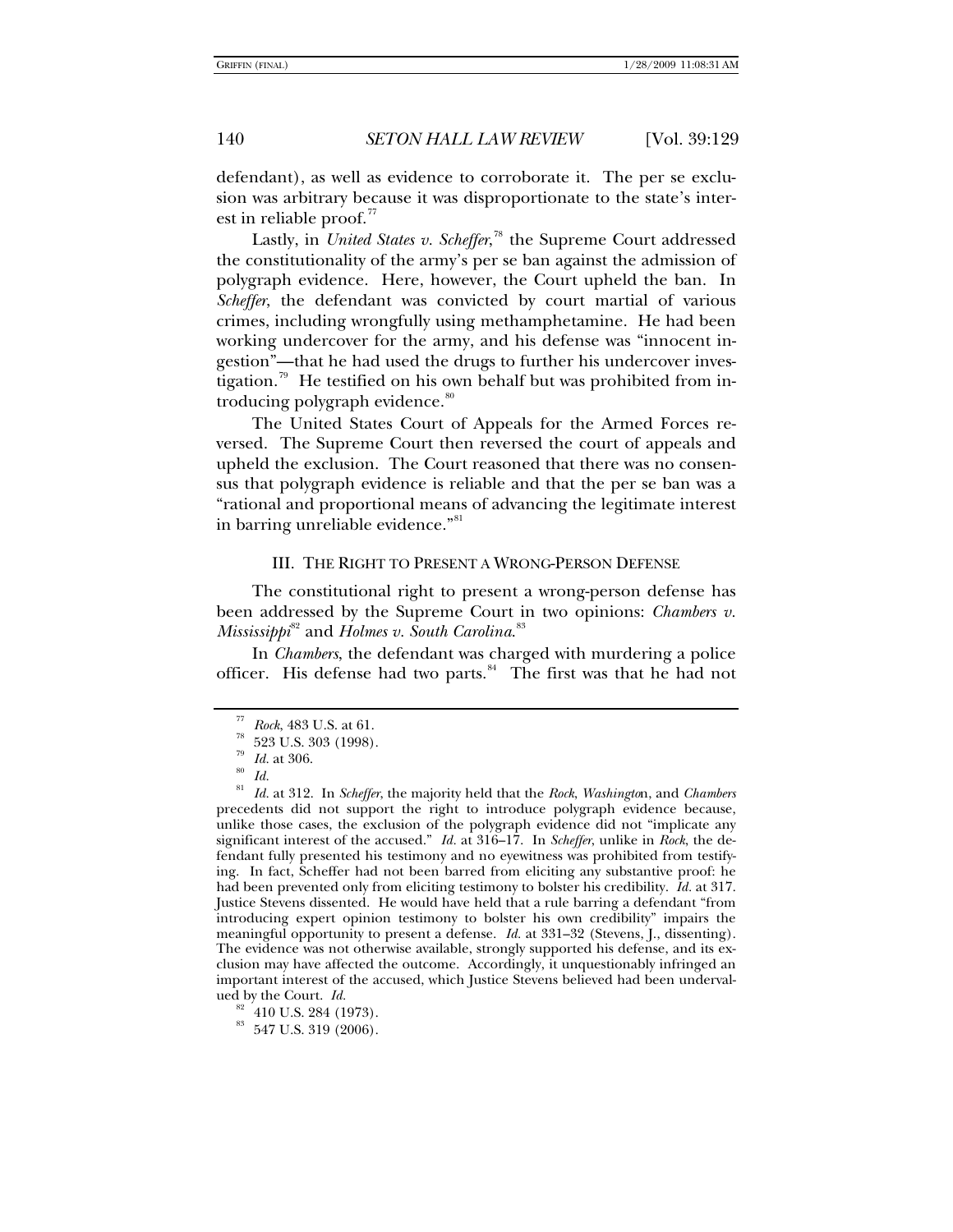been the shooter.<sup>[85](#page-12-0)</sup> Only one officer testified that he saw Chambers fire the fatal shots.<sup>[86](#page-12-1)</sup> No weapon was recovered, and there was no proof that Chambers ever owned the weapon.<sup>[87](#page-12-2)</sup> Moreover, although three officers testified that they saw the deceased shoot at Chambers, none of them examined Chambers to see if he was alive or armed.<sup>[88](#page-12-3)</sup> One witness who was standing near the shooting and looking at Chambers said that he was sure that Chambers had not fired the shots.<sup>[89](#page-12-4)</sup>

Chambers' second defense was that one McDonald was the shooter—a wrong-person defense.<sup>[90](#page-12-5)</sup> McDonald had confessed to the murder on four separate occasions; once to Chambers' counsel and to three different friends.<sup>[91](#page-12-6)</sup> One witness to the shooting said he saw McDonald shoot the officer, and the deceased's cousin testified that he saw McDonald with a pistol after the shooting.<sup>[92](#page-12-7)</sup> McDonald was charged with murder, but when he repudiated his confession to counsel at a preliminary hearing, he was released.<sup>[93](#page-12-8)</sup>

At trial, after the state failed to put McDonald on the stand, Chambers called him as a witness in an attempt to introduce his con-fessions.<sup>[94](#page-12-9)</sup> McDonald repudiated them on the witness stand.<sup>[95](#page-12-10)</sup> Chambers was not permitted to cross-examine him as an adverse witness based on Mississippi's voucher rule, which prevented parties from impeaching their own witnesses.<sup>[96](#page-12-11)</sup>

Chambers then attempted to introduce McDonald's confessions by calling the three people to whom he had confessed. $97$  Each of them was a close friend of McDonald, and other evidence corrobo-rated their testimony.<sup>[98](#page-12-13)</sup> The trial court sustained the State's objection to these statements because the state hearsay rule did not include an

<sup>87</sup> *Id.*

<sup>88</sup> *Id.*

<span id="page-12-3"></span><span id="page-12-2"></span><sup>89</sup> *Id.*

<span id="page-12-6"></span><span id="page-12-5"></span><span id="page-12-4"></span><sup>90</sup> Chambers, 410 U.S. at 289.<br><sup>91</sup> Id.

<span id="page-12-7"></span> $\frac{92}{93}$  *Id.* 

*Id.* at 291.

<span id="page-12-11"></span><span id="page-12-10"></span><span id="page-12-9"></span><span id="page-12-8"></span>

<sup>95</sup> *Id.*

*Chambers*, 410 U.S. at 291–92.<br>*Id.* at 292–93.<br>*Id.* at 293.

<span id="page-12-13"></span><span id="page-12-12"></span>

<span id="page-12-1"></span><span id="page-12-0"></span>*Chambers*, 410 U.S. at 288–89.<br>*Id.* at 289.<br>*Id.*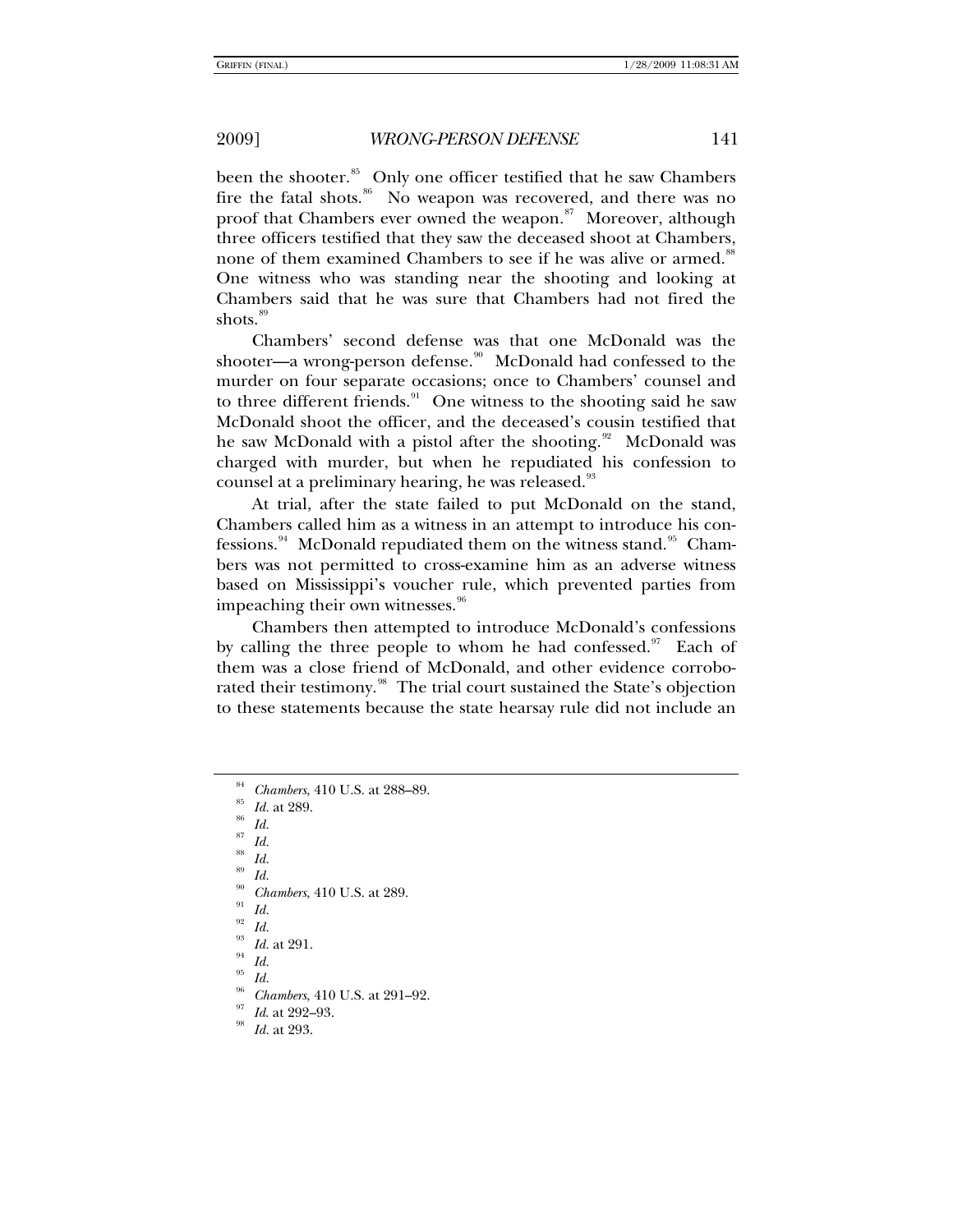exception for statements against penal interest.<sup>[99](#page-13-0)</sup> The state supreme court affirmed.<sup>[100](#page-13-1)</sup>

The Supreme Court of the United States reversed, finding a vio-lation of due process of law.<sup>[101](#page-13-2)</sup> First, it recognized that "[f]ew rights are more fundamental than that of an accused to present witnesses in his own defense."<sup>[102](#page-13-3)</sup> The Court held that, in combination, the strict application of the state voucher rule and the refusal to allow the defense to elicit evidence that another person had repeatedly confessed to the crime violated the defendant's due process rights.<sup>[103](#page-13-4)</sup> Here, where "the testimony rejected by the trial court . . . bore persuasive assurances of trustworthiness"<sup>[104](#page-13-5)</sup> and "was critical to Chambers' de-fense,"<sup>[105](#page-13-6)</sup> its exclusion deprived Chambers of his rights "to a fair opportunity to defend against the State's accusations" and "to present witnesses in his own behalf."<sup>[106](#page-13-7)</sup>

However, in reversing, the Court attempted to limit the precedential effect of its ruling:

In reaching this judgment, we establish no new principles of constitutional law. Nor does our holding signal any diminution in the respect traditionally accorded to the States in the establish-

<span id="page-13-4"></span><span id="page-13-3"></span><span id="page-13-2"></span><span id="page-13-1"></span><span id="page-13-0"></span><sup>99</sup> *Id.*<br><sup>100</sup> *Id. Id.* at 302.<br><sup>102</sup> *Chambers*, 410 U.S. at 302.<br><sup>103</sup> *Id.* at 294, 302.<br><sup>104</sup> *Id.* at 302. Each of the "confessions was made spontaneously to a close acquaintance shortly after the murder"; each was corroborated by other evidence (another confession, an eyewitness, testimony that McDonald had a gun immediately after the shooting, prior ownership of a .22 caliber revolver, a statement after one confession that his friend not "mess him up," and subsequent purchase of a new weapon); and the statement was manifestly against interest. *Id.* at 300–01. Moreover, McDonald was present in the courtroom and "could have been cross-examined by the State, and his demeanor and responses weighed by the jury." *Id.* <sup>105</sup> *Id.* at 302. Chambers presented evewitness testimony that he was not the

<span id="page-13-6"></span>shooter. *Id.* at 289. Still, the Court held that the excluded evidence was "critical to [his] defense." *Id.* at 302.

Chambers had, however, chipped away at the fringes of McDonald's story by introducing admissible testimony from other sources indicating that he had not been seen in the cafe where he said he was when the shooting started, that he had not been having beer with Turner, and that he possessed a .22 pistol at the time of the crime. But all that remained from McDonald's own testimony was a single written confession countered by an arguably acceptable renunciation. Chambers' defense was far less persuasive than it might have been had he been given an opportunity to subject McDonald's statements to cross-examination or had the other confessions been admitted.

<span id="page-13-7"></span>*Id.* at 294.

<sup>106</sup> *Id.*

<span id="page-13-5"></span>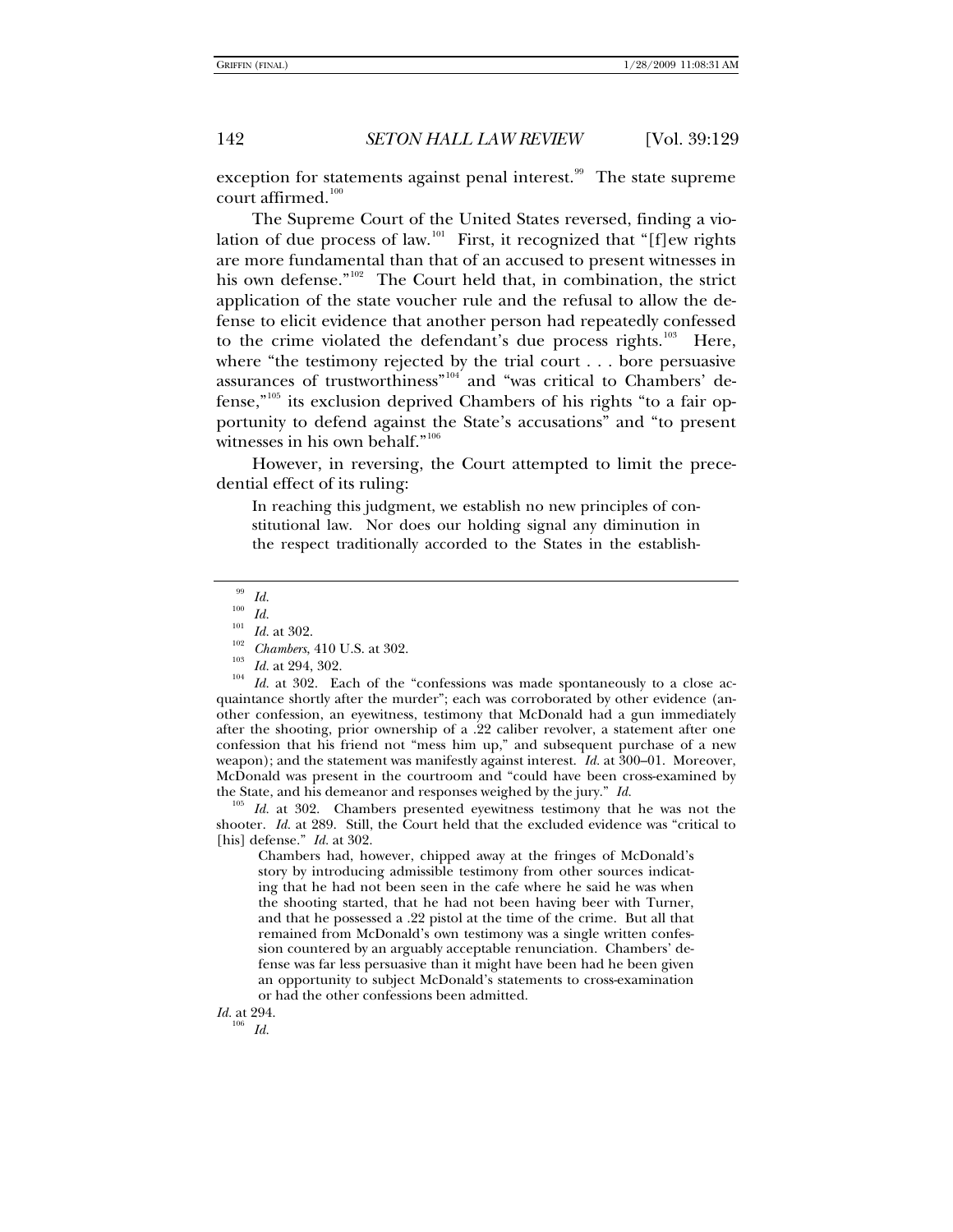ment and implementation of their own criminal trial rules and procedures. Rather, we hold quite simply that under the facts and circumstances of this case the rulings of the trial court deprived Chambers of a fair trial.<sup>10</sup>

In 2006, the Supreme Court decided Holmes v. South Carolina.<sup>[108](#page-14-1)</sup> That decision, like *Chambers*, recognized a constitutional right to pre-sent a wrong-person defense.<sup>[109](#page-14-2)</sup> In that case, the defendant was con-victed of murder and other offenses.<sup>[110](#page-14-3)</sup> Like the defendant in *Chambers*, he had a two-pronged defense: first, that he was not guilty, and second, that someone else committed the crime.<sup>[111](#page-14-4)</sup>

At trial, the prosecution relied heavily on forensic proof.<sup>[112](#page-14-5)</sup> As the first prong of his defense, Holmes introduced expert testimony to show that the forensic evidence had been contaminated and that the police had framed him.<sup>[113](#page-14-6)</sup> For the second prong of his defense, Holmes proferred evidence that one Jimmy McCaw White had committed the murder. $114$  White had been in the victim's neighborhood at the time of the assault and had confessed and acknowledged Holmes's innocence four different times.<sup>[115](#page-14-8)</sup> However, at a pre-trial hearing White provided an alibi and, like McDonald in *Chambers*, de-nied making incriminating statements.<sup>[116](#page-14-9)</sup> The trial court excluded the evidence of White's guilt.<sup>[117](#page-14-10)</sup> It first held, based on state court precedent,<sup>[118](#page-14-11)</sup> that the third-party guilt evidence was inadmissible because it did not "raise a reasonable inference . . . as to [the defen-dant's] own innocence."<sup>[119](#page-14-12)</sup> The State Supreme Court affirmed, but articulated a more specific, different rule. It held that 'where there is strong evidence of an appellant's guilt, especially where there is strong forensic evidence, the proffered evidence about a third party's

<span id="page-14-1"></span><span id="page-14-0"></span><sup>&</sup>lt;sup>107</sup> *Id.* at 302–03.<br><sup>108</sup> *Holmes*, 547 U.S. at 319. Commentators have noted that the right to compulsory process involves fairness and parity: the right is designed to give the defendant the same powers to produce evidence as the prosecutor. *See* AMAR, *supra* note 58, at

<span id="page-14-8"></span><span id="page-14-7"></span><span id="page-14-6"></span>

<span id="page-14-9"></span>

<span id="page-14-12"></span><span id="page-14-11"></span><span id="page-14-10"></span>

<span id="page-14-5"></span><span id="page-14-4"></span><span id="page-14-3"></span><span id="page-14-2"></span><sup>132–34.&</sup>lt;br>
<sup>109</sup> *Holmes*, 547 U.S. at 331.<br>
<sup>110</sup> *Id.* at 322.<br>
<sup>112</sup> *Id.* at 322–23.<br>
<sup>113</sup> *Id.* at 322–23.<br>
<sup>114</sup> *Id.* at 323.<br>
<sup>115</sup> *Holmes*, 547 U.S. at 323.<br>
<sup>115</sup> *Id.*<br>
<sup>117</sup> *Id.* at 323.<br>
<sup>116</sup> *Id.* at 323.<br>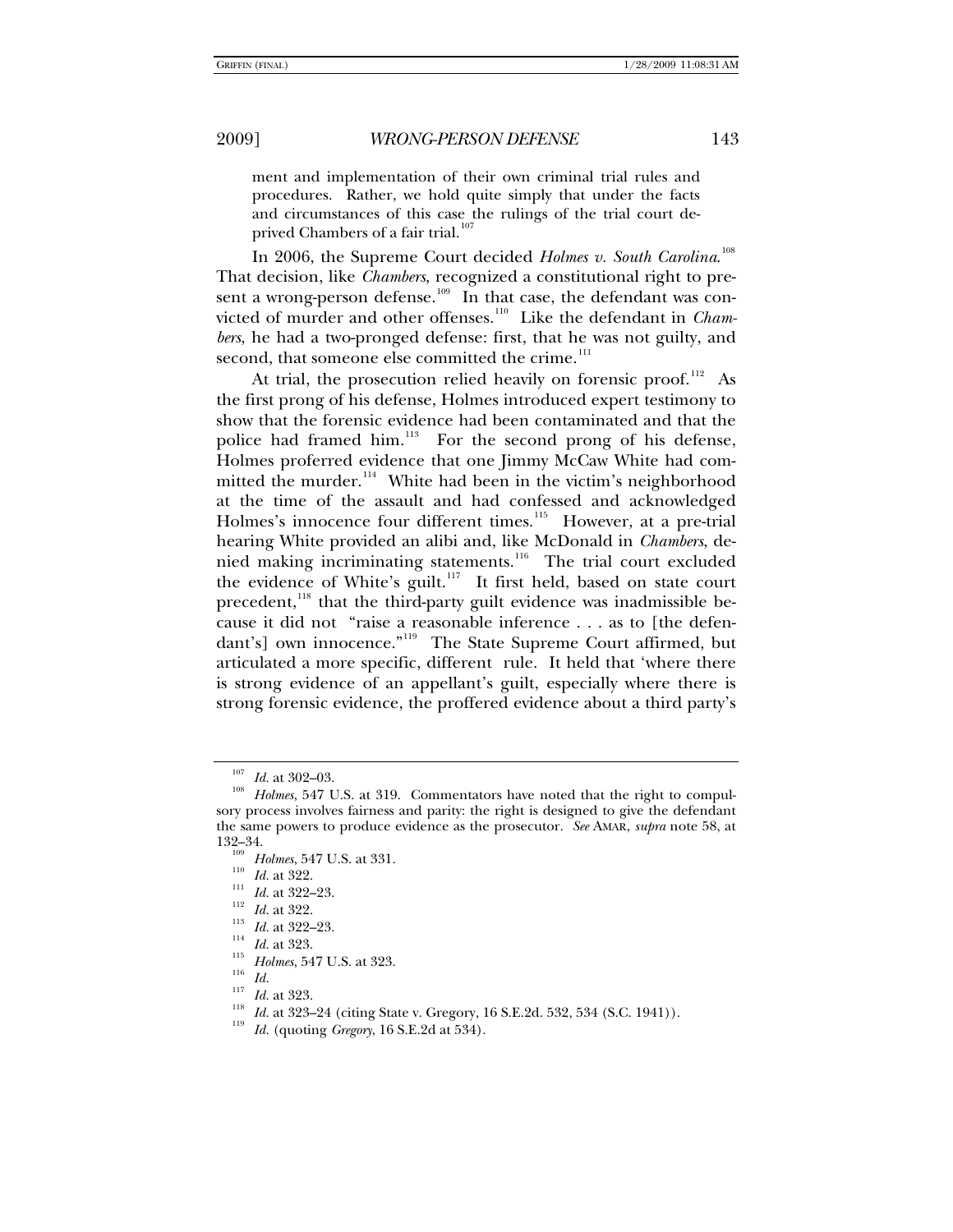alleged guilt does not raise a reasonable inference as to appellant's own innocence.'"<sup>[120](#page-15-0)</sup>

In an opinion by Justice Alito, the Supreme Court reversed. $121$ First, the Court reiterated the constitutional rule that a state statute or rule that limits the defendant's right to present a defense must not be arbitrary or disproportionate to the purposes it was designed to serve. Applying that standard, the Court held that the defendant's constitutional right to a meaningful opportunity to present a defense was violated by the rule that precluded third-party guilt evidence where the prosecution introduces "forensic evidence that, if believed, strongly supports a guilty verdict." $122$ 

First, the Court held that the trial judge erroneously relied on the strength of the prosecution's evidence to determine admissibil-ity.<sup>[123](#page-15-3)</sup> The Court explained that "by evaluating the strength of only one party's evidence, no logical conclusion can be reached regarding the strength of contrary evidence offered by the other side to rebut or cast doubt."[124](#page-15-4) Thus, the rule was "arbitrary" because it did not ra-tionally serve the purpose it was designed to further.<sup>[125](#page-15-5)</sup> Interestingly, the "purpose" of the rule against the admission of third-party guilt evidence was not identified. The Court did acknowledge the authority of the courts to exclude evidence where its probative value is outweighed by the risk of "unfair prejudice, confusion of the issues, or potential to mislead the jury."<sup>[126](#page-15-6)</sup> Presumably it was these traditional interests that the rule was designed to protect because the Court indicated that the state had not "identified any other legitimate end that the rule serves."<sup>[127](#page-15-7)</sup> Second, the Court held that the ruling was arbitrary because it permitted the lower court to exclude defense evidence based on a presumption that the prosecution's proof was credible and reliable, without any inquiry into the strength of the prosecution's proof.<sup>[128](#page-15-8)</sup> For these two reasons, the exclusionary rule did not serve the legitimate purpose third-party culpability rules are otherwise designed to serve, i.e., "to focus the trial on the central is-

<span id="page-15-0"></span><sup>&</sup>lt;sup>120</sup> *Id.* at 324 (quoting State v. Holmes, 605 S.E.2d 19, 24 (S.C. 2004)).<br><sup>121</sup> *Holmes*, 547 U.S. at 331.<br><sup>122</sup> *Id.* at 321, 331.<br><sup>123</sup> *Id.* at 330–31.<br><sup>124</sup> *Id.* at 331.<br><sup>125</sup> *Id.* at 331.<br><sup>125</sup> *Id.* at 331.<br><sup>12</sup>

<span id="page-15-2"></span><span id="page-15-1"></span>

<span id="page-15-4"></span><span id="page-15-3"></span>

<span id="page-15-8"></span><span id="page-15-7"></span><span id="page-15-6"></span><span id="page-15-5"></span>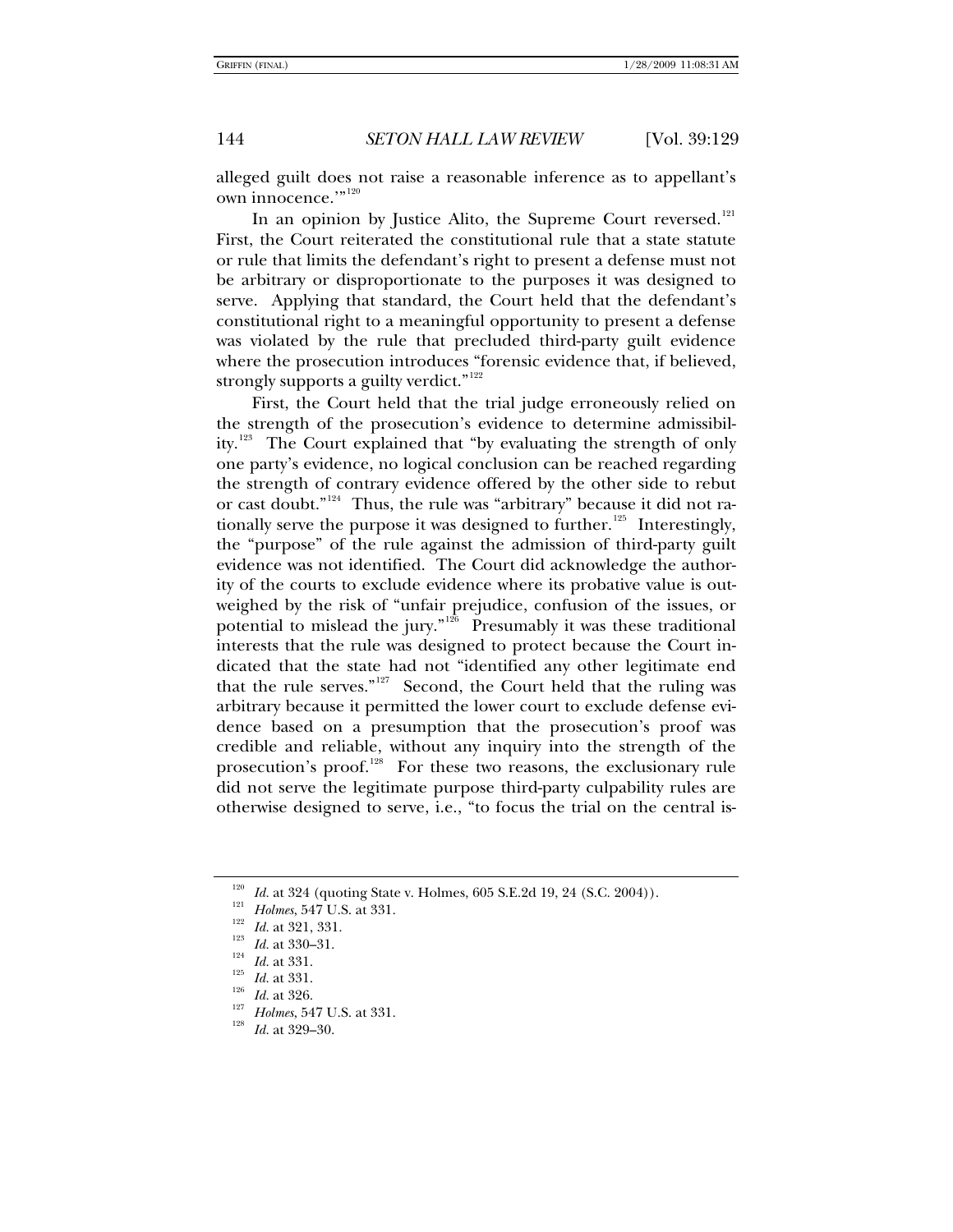sues by excluding evidence that has only a very weak logical connec-tion to the central issues."<sup>[129](#page-16-0)</sup>

The Court gave no meaningful guidance to the lower courts about the standards that should govern the admissibility of third-party guilt evidence. Justice Alito expressed no preference for the various approaches taken by the lower courts.<sup>[130](#page-16-1)</sup> As noted above, the Court cited opinions from several states that articulated various standards for excluding third-party guilt evidence when it fails to raise a reasonable doubt of the defendant's guilt, is "so remote and lack[s] such connection with the crime;" "does not sufficiently connect the other person to the crime; . . . [or] is speculative or remote or does not tend to prove or disprove a material fact in issue at the defendant's trial."[131](#page-16-2) It noted that "[s]uch rules are widely accepted, and neither petitioner nor his *amici* challenge them here."<sup>[132](#page-16-3)</sup> The Court did not discuss the application of any of these standards.

 In addition, the Court weakened even the precedential value of its own opinion as a guide to the lower courts by relying on *Corpus Juris*<sup>[133](#page-16-4)</sup> and *American Jurisprudence*.<sup>[134](#page-16-5)</sup> As scholars have noted, these secondary authorities have virtually no weight or persuasive value and are so general that "lower courts will not adopt quoted material from such sources" as representing the Supreme Court's view one way or the other. $135$ 

### IV. THE WRONG-PERSON DEFENSE IN THE LOWER COURTS

As noted above, the *Holmes* Court explicitly left unchallenged and unexamined the various state court rules governing admissibility of third-party guilt evidence, noting that "[s]uch rules are widely accepted, and neither petitioner nor his *amici* challenge them here."<sup>[136](#page-16-7)</sup> In short, the Supreme Court has left it up to the states. Unfortunately, the states' treatment of the wrong-person defense is utterly chaotic; the states have no coherent test for protecting the right to

<span id="page-16-2"></span><span id="page-16-1"></span><span id="page-16-0"></span><sup>&</sup>lt;sup>129</sup> *Id.* at 330.<br><sup>130</sup> *Id.* at 327.<br><sup>131</sup> *Id.* at 327 (internal citations omitted).<br><sup>132</sup> *Id.*<br><sup>133</sup> *Holmes*, 547 U.S. at 327–28 (citing State v. Gregory, 16 S.E.2d 532, 534–35 (S.C.<br>1941)).

<span id="page-16-7"></span><span id="page-16-6"></span><span id="page-16-5"></span><span id="page-16-4"></span><span id="page-16-3"></span><sup>&</sup>lt;sup>134</sup> Id.<br><sup>135</sup> Michael H. Graham, *Evidence and Trial Advocacy: Advanced Workshop Third Party Culpability Evidence;* Holmes v. South Carolina*, \_\_\_ U.S. \_\_\_ , 126 S.Ct. 1727, 164 L.Ed.2d 503 (2006), and More*, 43 No. 1 CRIM. LAW BULL. 1, 109 (Jan.–Feb. 2007). 136 *Holmes*, 547 U.S. at 327.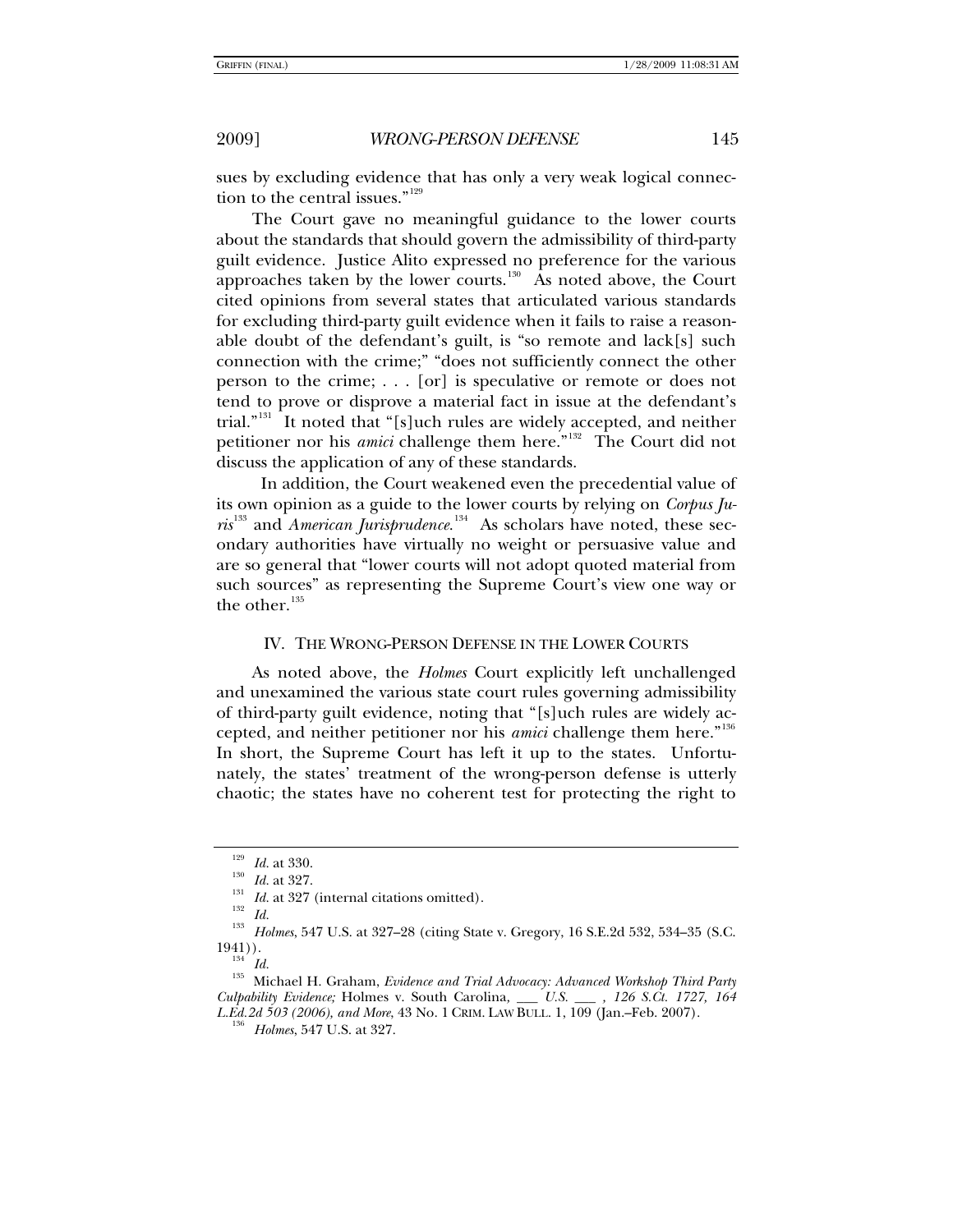present this defense.<sup>[137](#page-17-0)</sup> Not surprisingly, the decisions yield unpredictable results. Indeed, the standards for admissibility are even articulated in many different and confusing ways. Some courts apply the narrow "direct connection,"<sup>[138](#page-17-1)</sup> or clear nexus<sup>[139](#page-17-2)</sup> test; others ask whether the evidence has a "legitimate tendency" to prove someone else committed the crime, which frequently requires a direct connec-tion.<sup>[140](#page-17-3)</sup> Other courts ask whether the evidence is sufficient to raise a reasonable doubt as to the defendant's guilt $141$  or has a "legitimate tendency" to do so; $142$  others employ a probative value versus preju-dice balancing test.<sup>[143](#page-17-6)</sup> Under that test, the alleged "prejudice" is not the traditional notion of prejudice. Rather, the prejudice is claimed to result from disruption of the trial with an allegedly collateral issue or from forcing the prosecution to meet the additional proof.<sup>[144](#page-17-7)</sup> Moreover, some courts alternate between these different tests.<sup>[145](#page-17-8)</sup> Additionally, the courts address the issue not as a constitutional matter but as a garden-variety issue of evidentiary admissibility.<sup>[146](#page-17-9)</sup> On appeal, virtually all of the courts review a judge's exclusion of third-party guilt evidence under the broad abuse of discretion standard for evidentiary rulings rather than under the more exacting standard of review for constitutional violations.<sup>[147](#page-17-10)</sup>

What the lower courts really appear to be doing is excluding third-party guilt evidence where they do not believe that the prosecution has the wrong person. Rather than focusing on the overall proof that the defendant may not be the person who committed the crime (both the first and second parts of the wrong-person defense), courts focus solely on the second part (the piece or pieces of evidence sought to be offered against the third party).<sup>[148](#page-17-11)</sup> This treatment is not consistent with the Supreme Court's analysis of the issue in *Chambers* and *Holmes*, or with the Court's long-standing protection of the right to present a complete defense in general; nor is this approach the

<span id="page-17-6"></span>

<span id="page-17-8"></span><span id="page-17-7"></span>

<span id="page-17-5"></span><span id="page-17-4"></span><span id="page-17-3"></span><span id="page-17-2"></span><span id="page-17-1"></span><span id="page-17-0"></span><sup>&</sup>lt;sup>137</sup> McCord, *supra* note 4, at 938.<br>
<sup>138</sup> See infra notes 164–82 and accompanying text.<br>
<sup>139</sup> See McCord, *supra* note 4, at 938–42.<br>
<sup>140</sup> See infra notes 198–208 and accompanying text.<br>
<sup>141</sup> See infra notes 183–91 Cotto, 865 A.2d 660, 669 (N.J. 2005). 146 *See infra* notes 209–22 and accompanying text. 147 *See infra* notes 190–99 and accompanying text. 148 *See infra* notes 164–222 and accompanying text.

<span id="page-17-11"></span><span id="page-17-10"></span><span id="page-17-9"></span>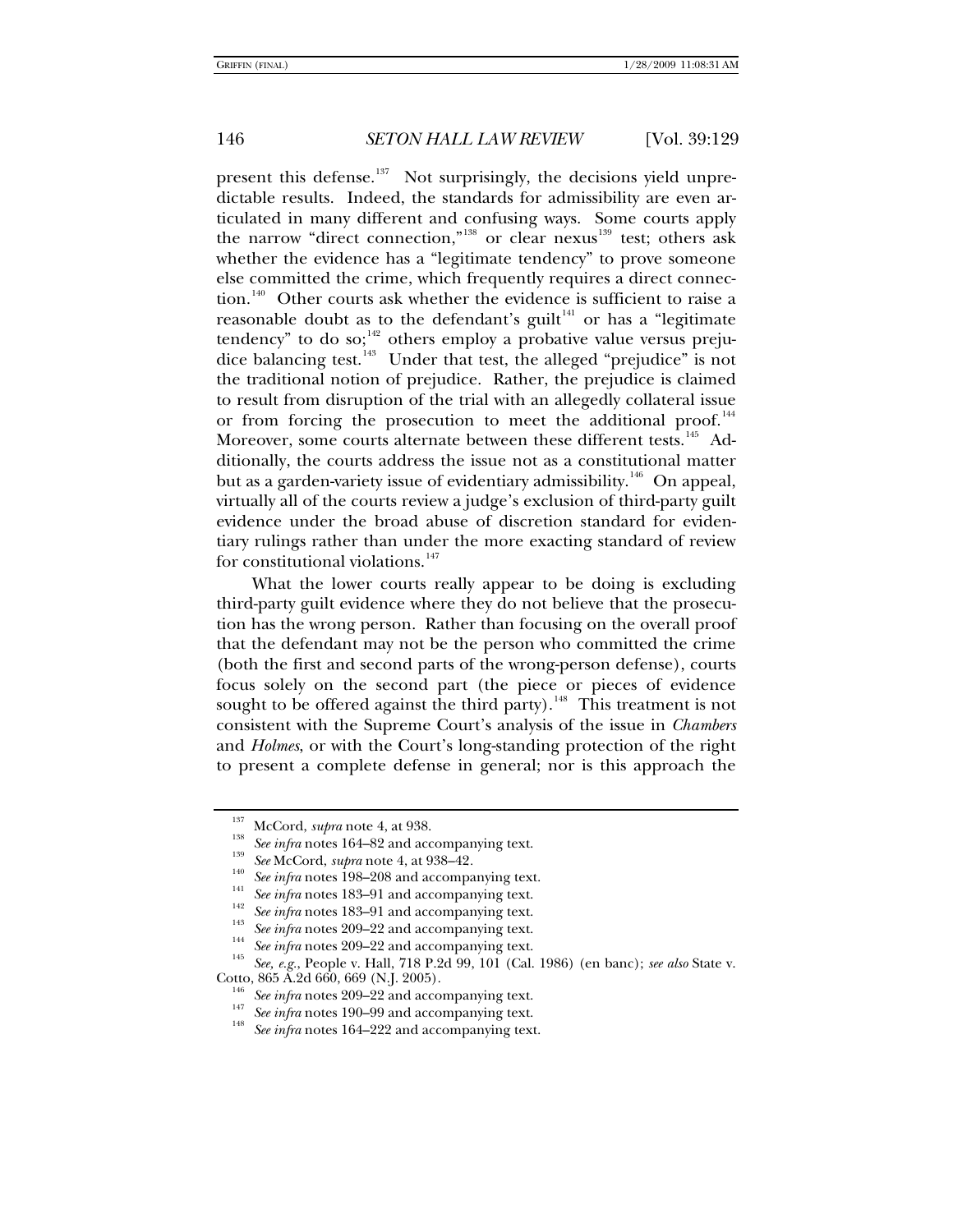best way to protect the Court's concern about reliability. By attempting to articulate standards of admissibility for only part of the defense rather than balancing prosecution and defense interests in the defense of innocence as a whole and fashioning an appropriate constitutional balancing test for that defense, the lower courts have ended up with no coherent rules at all.

The most exacting state standard of admissibility for third-party guilt evidence requires proof of a "direct connection" or "direct link" between the third party and the crime charged.<sup>[149](#page-18-0)</sup> Under that standard, evidence that a third party may be guilty of the charged crime is inadmissible, regardless of the other proof, unless the defense produces evidence "to directly connect [the] third person to the crime charged."[150](#page-18-1) In applying this standard, the courts analyze only the proffered evidence; they do not look at the rest of the proof or whether the first part of the wrong-person defense has been estab-lished.<sup>[151](#page-18-2)</sup> That is, there is no evaluation of whether there is a threshold credible basis to believe the defendant may not have committed the crime.

For example, in *State v. Grega*,<sup>[152](#page-18-3)</sup> the defendant was convicted of anal rape and murder of his wife in a vacation condominium. The evidence against him was circumstantial and not very strong. There were no eyewitnesses and no forensic proof to identify him as the killer. He reported the death, was extremely upset when the police arrived, consented to a search, and voluntarily gave several statements to the police.<sup>[153](#page-18-4)</sup> Those statements revealed some inconsistencies. There was evidence that supported the inference that the condominium had been wiped down, and clothing found in the laundry ma-chine contained some blood that could not be identified.<sup>[154](#page-18-5)</sup> Paper towels stained with blood were found in a common trash receptacle in a garbage bag that contained the defendant's fingerprints, a toilet was stopped up by a wad of paper towels, and a box of Marlboro ciga-rettes were found stuck to the inside of the toilet.<sup>[155](#page-18-6)</sup> The defendant claimed he had been out with his son and returned to find his wife dead.<sup>[156](#page-18-7)</sup>

<span id="page-18-3"></span><span id="page-18-2"></span><span id="page-18-1"></span><span id="page-18-0"></span><sup>&</sup>lt;sup>149</sup> See generally McCord, *supra* note 4, at 920–38.<br><sup>150</sup> State v. Grega, 721 A.2d 445, 454 (Vt. 1998) (alteration in original) (quoting State v. Gilman, 608 A.2d 660, 663 (Vt. 1992)).<br>
<sup>151</sup> *Id.*<br>
<sup>152</sup> 721 A.2d 445 (1998).<br>
<sup>153</sup> *Id.* at 449.<br>
<sup>154</sup> *Id.*<br>
<sup>155</sup> *Id.* at 449–50.

<span id="page-18-7"></span><span id="page-18-6"></span><span id="page-18-5"></span><span id="page-18-4"></span>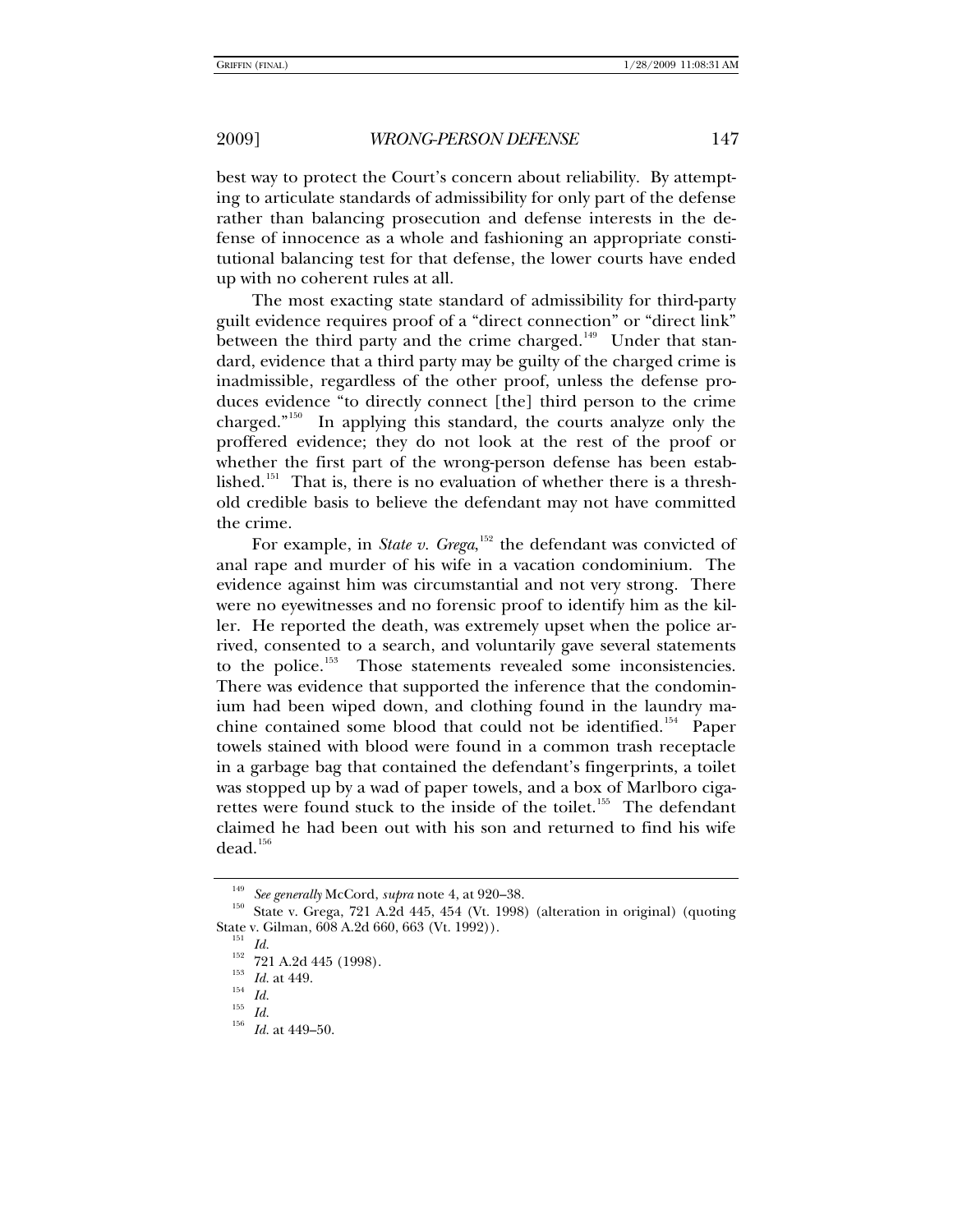There was evidence concerning two painters who were present at the condominium development where the deceased was raped and killed.<sup>[157](#page-19-0)</sup> Both had given false addresses to the police, both were incarcerated for other crimes at the time of the trial, and both testified as prosecution witnesses.<sup>[158](#page-19-1)</sup> One of them had lied to the police about when he arrived home the night of the murder and admitted buying Marlboro cigarettes.<sup>[159](#page-19-2)</sup> The other admitted that he had joked about killing a woman.<sup>[160](#page-19-3)</sup> The defendant proffered additional evidence relating to their sexual practices, history of assaults, threatening behav-ior, and theft.<sup>[161](#page-19-4)</sup> That evidence was excluded as insufficiently linked to the crime.<sup>[162](#page-19-5)</sup> In addition, a statement by one of them claiming re-sponsibility for the crime was excluded as hearsay.<sup>[163](#page-19-6)</sup> The court found no deprivation of the right to present a defense largely because of the absence of a "direct link" to the actual crimes.<sup>[164](#page-19-7)</sup> It made no reference to whether there was a credible basis to believe that someone other than the defendant had committed the crimes.

Under the same standard, in *State v. West*, evidence of latent, unidentified fingerprints found at the murder scene was deemed inadmissible where there was no explanation for the prints, when they were left, or who had left them.<sup>[165](#page-19-8)</sup> Similarly, in *Klinect v. State*, evidence that a testifying accomplice who had been present at the scene had a violent disposition was excluded because it did not "connect [him] with the corpus delicti, or show that [he had] recently committed a crime of the same or similar nature." $166$ 

A second standard articulated by the state courts asks whether the proffered evidence is "capable of raising a reasonable doubt" as to a defendant's guilt. That analysis was used in *State v. Cotto*, [167](#page-19-10) where the defendant was charged with robbery and related offenses. The defendant presented an alibi defense.<sup>[168](#page-19-11)</sup> He also offered evidence to show that a fellow inmate, a relative of the victims, identified two other people including the victim's cousin, as having planned a simi-

<span id="page-19-1"></span><span id="page-19-0"></span>

<span id="page-19-3"></span><span id="page-19-2"></span>

<span id="page-19-5"></span><span id="page-19-4"></span>

<span id="page-19-6"></span>

<span id="page-19-8"></span><span id="page-19-7"></span>

<span id="page-19-9"></span>

<sup>&</sup>lt;sup>157</sup> *Id.* at 453.<br>
<sup>158</sup> *Grega*, 721 A.2d at 453.<br>
<sup>159</sup> *Id.* at 453–54.<br>
<sup>161</sup> *Id.* at 454.<br>
<sup>162</sup> *Id.* at 456.<br>
<sup>162</sup> *Id.* at 455.<br>
<sup>163</sup> *Id.* at 455.<br>
<sup>165</sup> *Grega*, 721 A.2d at 456.<br>
<sup>165</sup> State v. West, 877 A

<span id="page-19-11"></span><span id="page-19-10"></span>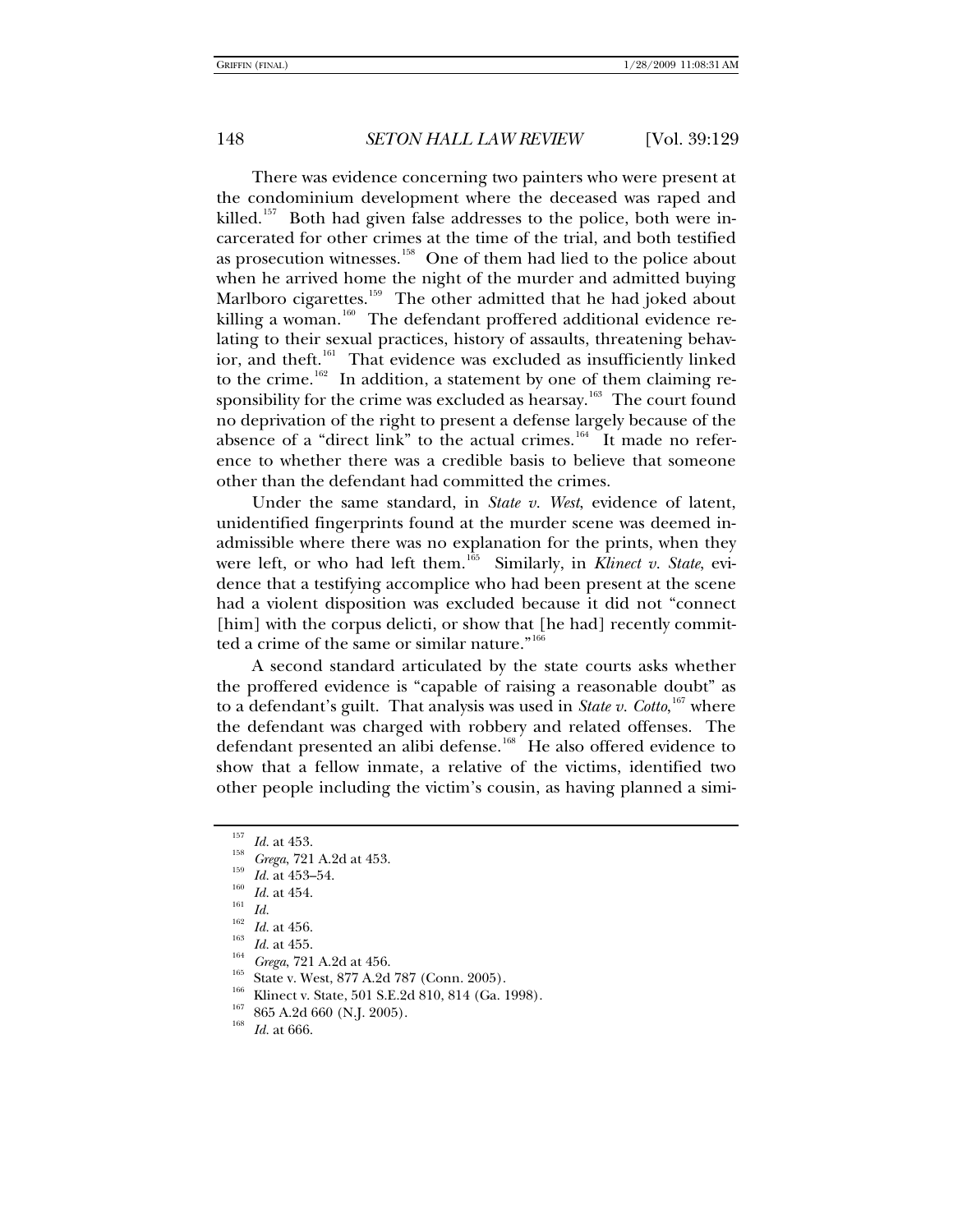lar robbery, the inference being that they committed the charged robbery instead of the defendant.<sup>[169](#page-20-0)</sup> That witness repeated the information to the defendant's investigator but refused to testify at trial.<sup>[170](#page-20-1)</sup> At trial, the defendant was identified by the victim, his former girlfriend, who also had identified him immediately after the crime. $^{171}$  $^{171}$  $^{171}$ 

The trial court denied the defendant's proffer because, according to the court, the evidence that others had planned a similar robbery had no "rational tendency to engender a reasonable doubt with respect to an essential feature of the State's case."<sup>[172](#page-20-3)</sup> Like many other courts, although it used the reasonable doubt standard, this court ultimately balanced prejudice versus probative value, holding that the proffered evidence was "so speculative and . . . full of conjecture and hearsay . . . [that] the prejudicial value . . . outweigh[ed] the proba-tive value."<sup>[173](#page-20-4)</sup> The appellate court reviewed the trial court's exclusion of the evidence under an abuse of discretion standard and held that the trial court had not abused its discretion. $174$ 

Similarly, in *People v. Valencia*, the court excluded third-party guilt evidence of motive and opportunity on the ground that the third-party guilt evidence failed to raise a reasonable doubt.<sup>[175](#page-20-6)</sup> In *Valencia,* the court looked only at the evidence sought to be admitted to determine whether that evidence alone raised a reasonable doubt; it did not evaluate whether the proffered evidence, together with the other proof, raised a reasonable doubt about the defendant's guilt.

In *Valencia*, the defendant was convicted of child endangerment and inflicting corporal punishment on a child.<sup>[176](#page-20-7)</sup> He proffered evi-dence that another person, E., had caused her injuries.<sup>[177](#page-20-8)</sup> The evidence would have shown that E. had lived with the child, had struck the child as well as another child, had a short temper with children, and had admitted being forced to leave the defendant's home because the defendant thought she had acted inappropriately toward

<span id="page-20-3"></span><span id="page-20-2"></span><span id="page-20-1"></span><span id="page-20-0"></span><sup>&</sup>lt;sup>169</sup> *Id.* at 669.<br><sup>170</sup> *Id.* at 666.<br><sup>171</sup> *Id.* at 666.<br><sup>172</sup> *Id.* at 669 (citing State v. Fortin, 843 A.2d 974, 1003 (N.J. 2004)); *see also* State v. Koedatich, 548 A.2d 939, 977 (N.J. 1988); State v. Fulston, 738 A.2d 380, 384 (N.J. Super. Ct. App. Div. 1999).

<span id="page-20-8"></span><span id="page-20-7"></span><span id="page-20-6"></span><span id="page-20-5"></span><span id="page-20-4"></span><sup>&</sup>lt;sup>113</sup> Cotto, 865 A.2d at 669.<br><sup>174</sup> Id. at 670.<br><sup>175</sup> People v. Valencia, No. C048420, 2006 WL 1545558 (Cal. Ct. App. 3d June 7,<br>2006).

 $\int_{176}^{176}$  *Id.* at \*1.<br> $\int_{177}^{177}$  *Id.* at \*4.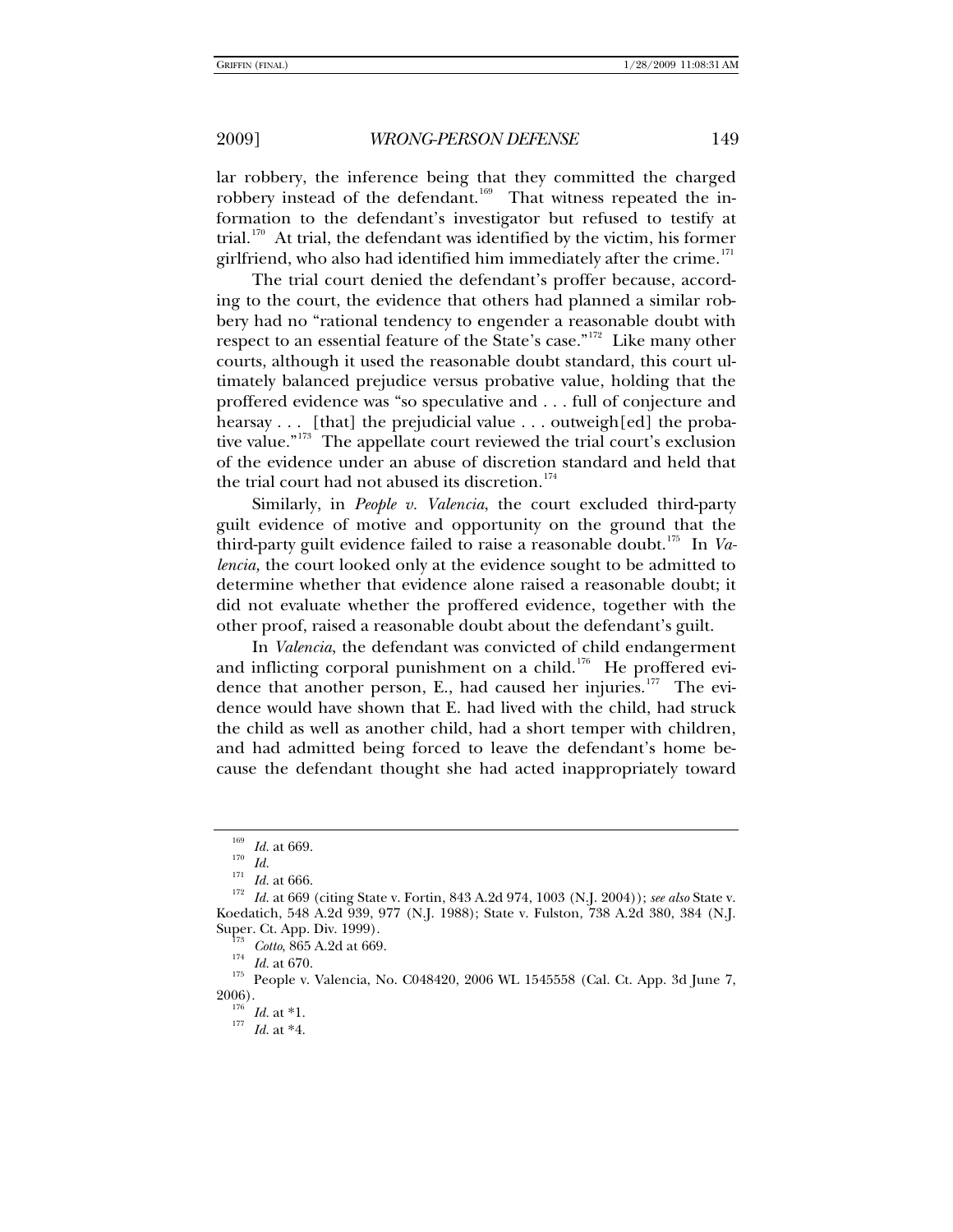the children.<sup>[178](#page-21-0)</sup> In addition, the evidence showed that the defendant had the "narrowest window [of opportunity to injure the child] than a number of people, but in particular, [a narrower opportunity than E.]. $n^{179}$  $n^{179}$  $n^{179}$  The trial court excluded the third-party guilt evidence as showing "no more than 'perhaps an opportunity' for E." to have committed the crimes.<sup>[180](#page-21-2)</sup> The appellate court reviewed the ruling under the abuse of discretion standard and affirmed. Mixing at least two standards of admissibility, the court held that "[n]one of this evidence or speculation raised a reasonable doubt as to [the defendant's] guilt" and that the evidence had "no tendency in reason to prove any material point and is thus irrelevant."<sup>[181](#page-21-3)</sup>

A third test used by the courts asks whether the proffered evidence has a "legitimate tendency" to prove that a third party commit-ted the crime.<sup>[182](#page-21-4)</sup> For example, in *State v. Denny*, evidence that any of several third parties had motives to commit the crime as well as criminal dispositions was excluded.<sup>[183](#page-21-5)</sup> Again, although it articulated the standard as "legitimate tendency," the court also excluded the evidence because it did not show "a direct connection between the [third party] and the crime."<sup>[184](#page-21-6)</sup>

Hawaii also used the "legitimate tendency" test in *State v. Rabellizsa*.<sup>[185](#page-21-7)</sup> In *Rabellizsa*, the defendant was convicted of murder.<sup>[186](#page-21-8)</sup> The evidence included the testimony of one Mark Paishon that two days

<span id="page-21-4"></span>son to the crime charged. *Id.* at \*3.<br><sup>182</sup> See Brett C. Powell, *Perry Mason Meets the "Legitimate Tendency" Standard of Admis-*<br>*sibility (and Doesn't Like What He Sees)*, 55 U. MIAMI L. REV. 1023, 1025 (2001).

<span id="page-21-8"></span><span id="page-21-7"></span><span id="page-21-6"></span><span id="page-21-5"></span><sup>183</sup> State v. Denny, 357 N.W.2d 12, 18 (Wis. Ct. App. 1984).<br><sup>184</sup> Id. at 17. State v. Rabellizsa, 903 P.2d 43, 47 (Haw. 1995). Again, however, the court defined the "legitimate tendency" test as relevance, i.e., that "'relevant evidence means evidence having any *tendency* to make the existence of any fact . . . more or less probable.'" *Id.* (quoting HAW. REV. STAT. ANN. § 401 (LexisNexis 2008)) (emphasis in original). 186 *Id.* at 48.

<span id="page-21-3"></span><span id="page-21-2"></span><span id="page-21-1"></span><span id="page-21-0"></span><sup>178</sup> *Id.* <sup>179</sup> *Id.* at \*5. 180 *Id.* <sup>181</sup> *Valencia*, 2006 WL 1545558 at \*5. *See also* People v. Guillen, No. B188362, 2006 WL 3262343 (Cal. Ct. App. 2d Nov. 13, 2006). In *Guillen*, the defendant was convicted of possessing various drugs found in his office, car, and trailer. *Id.* at \*1. He sought to present evidence that any one of three men might have placed the drugs in these locations to frame him. *Id.* at \*2. Two of the three had motive and opportunity to commit the crimes, and one of them had previously tried to frame the defendant with a false charge of kidnapping. *Id.* The court held that the evidence was properly excluded because there was "no direct or circumstantial evidence to link any one of these men to the crime." *Id.* Even though one of the men had previously tried to frame the defendant, the evidence was deemed short of connecting that per-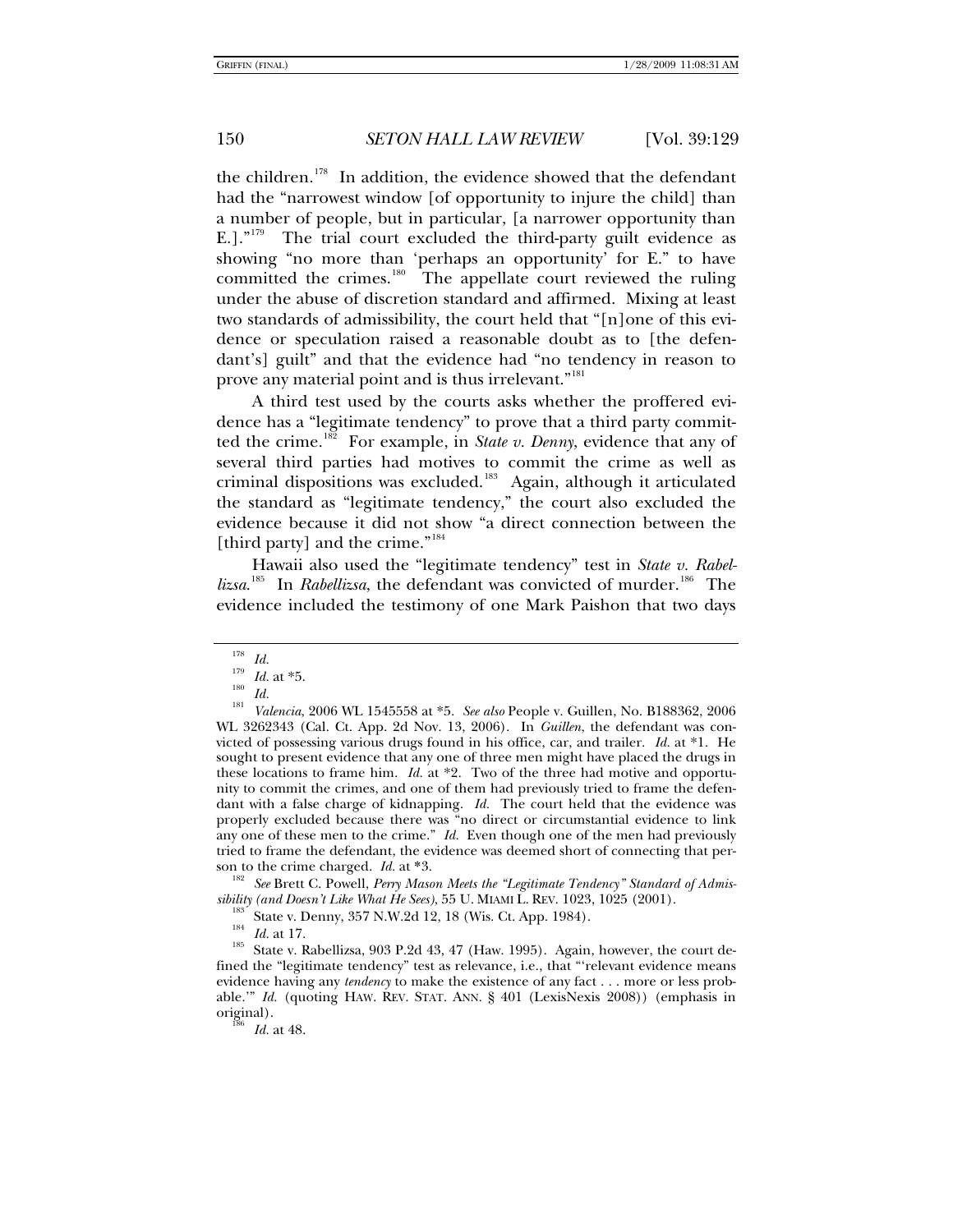before the victim's death the victim sped down Paishon's street nearly hitting some children, and that Paishon's girlfriend and the defen-dant's mother were upset by the incident.<sup>[187](#page-22-0)</sup> There was evidence that the victim was screaming at Paishon after he "had told the victim not to speed . . . because 'a lot of kids [were] there.'"<sup>[188](#page-22-1)</sup>

There were no eyewitnesses to the killing; however, prosecution witnesses identified the defendant's car near the scene and leaving the scene of the murder, and a long-time friend of the defendant saw the defendant with a gun at a different location immediately after the shooting.<sup>[189](#page-22-2)</sup> Moreover, as the victim died, he said to his friend Joe, "Joe, Rabellizsa I gonna die."[190](#page-22-3) The defendant intended to proffer evidence that the victim had threatened Paishon and "ran him off the road while driving a car," allegedly giving Paishon a motive to kill the victim.<sup>[191](#page-22-4)</sup> Again, the court combined admissibility standards: although it articulated a "legitimate tendency" standard, it held that the evidence of third-party motive was inadmissible because there was no direct or circumstantial evidence linking the third person to the actual perpetration of the crime.<sup>[192](#page-22-5)</sup>

Many courts have now moved away from the more rigid standards and treat third-party guilt evidence under the traditional rele-vance standard.<sup>[193](#page-22-6)</sup> If the evidence is deemed relevant, its probative

<span id="page-22-4"></span><span id="page-22-3"></span><span id="page-22-2"></span><span id="page-22-1"></span><span id="page-22-0"></span><sup>187</sup> *Id.* at 44.<br>
<sup>188</sup> *Id.* (alteration in original).<br>
<sup>189</sup> *Id.* at 45.<br>
<sup>190</sup> *Id.* at 44.<br>
<sup>191</sup> *Rabellizsa*, 903 P.2d at 44.<br>
<sup>192</sup> *Id.* at 47.<br> *Iss See, e.g.*, People v. Primo, 753 N.E.2d 164 (N.Y. 2001). T was charged with attempted murder based on a shooting. *Id.* at 165. He tried to introduce evidence that the gun used in the shooting had been used two months later by a third party who had been present at the shooting. *Id.* The victim identified the defendant as the shooter. *Id.* at 166. The defendant admitted that he and the victim were arguing, but he claimed that the victim knocked him down. *Id.* After that, the defendant heard gunshots but did not know who fired the gun or that the victim had been wounded. *Id.* The principal issue at trial was whether the defendant was the shooter. *Id.*

Prior to trial, the prosecution produced a ballistics report that linked the gun used in the shooting to a crime two months later committed by one Maurice Booker. *Id.* Two prosecution witnesses placed Booker at the scene. *Id.* Nevertheless, the trial court refused to admit the ballistics report into evidence "stating that 'there [was] not evidence-in-chief before this jury placing Mr. Booker inside [the deli] or even outside [the deli] at a time that's relevant."  $\overrightarrow{I}$  *Id.* (alteration in original). The defendant was convicted of attempted murder. *Id.* The Appellate Division affirmed on the ground that "the defense had 'failed to show a clear link between the third party and the crime in question.'" *Id.* (quoting People v. Primo, 704 N.Y.S.2d 112, 112 (N.Y. App. Div. 2000)).

<span id="page-22-5"></span>

<span id="page-22-6"></span>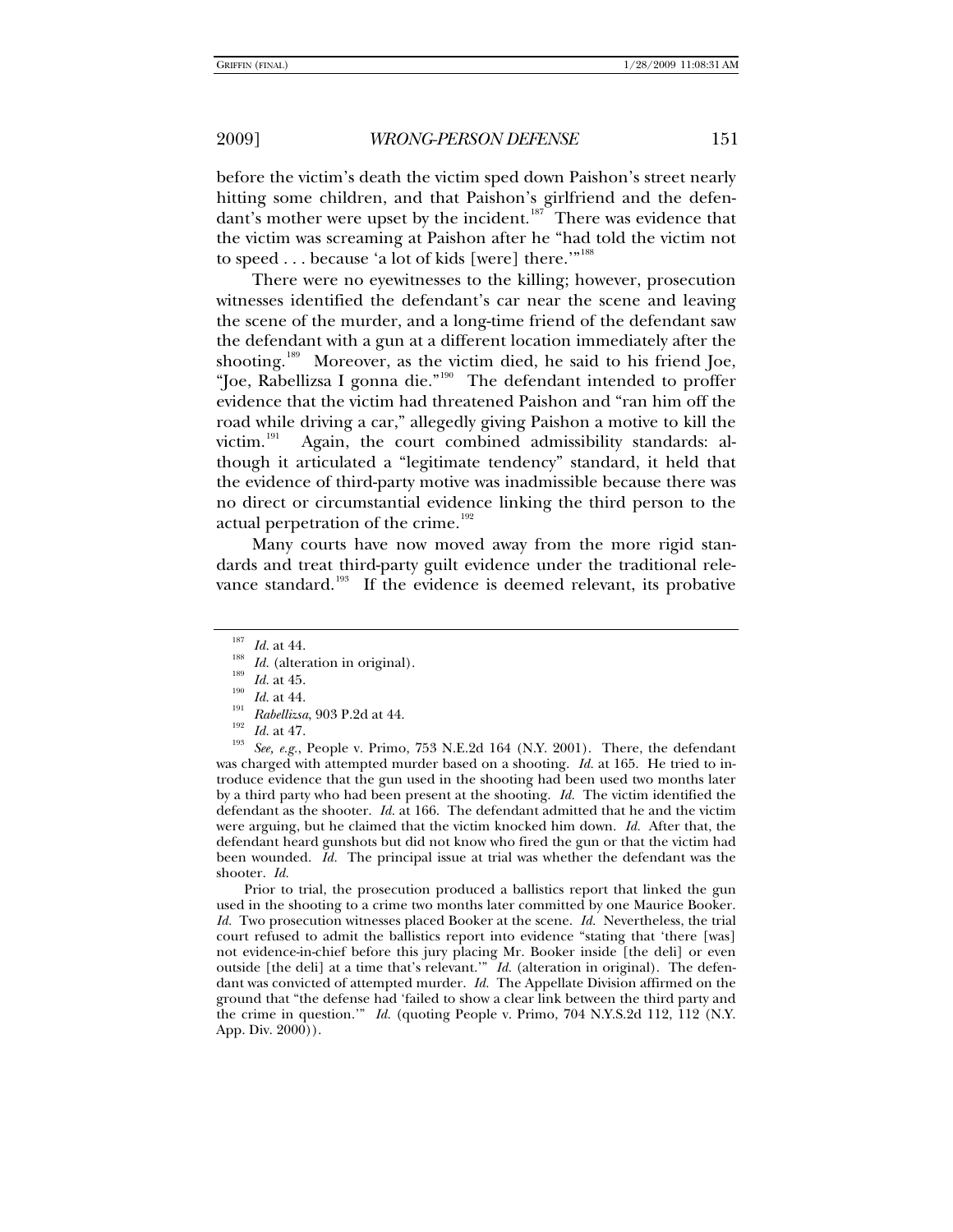value is balanced against the risk of undue prejudice, jury confusion, or waste of judicial resources.<sup>[194](#page-23-0)</sup> Under this test, too, the courts' analysis is myopic. For example, in *State v. Larson* the defendant was found guilty of murder based on a drive-by shooting.<sup>[195](#page-23-1)</sup> There was credible evidence showing that he was not the shooter: he was not identified as being involved in the shooting and none of the fingerprints or molds of foot prints or tire prints were connected to either the defendant or those who were with him that evening.<sup>[196](#page-23-2)</sup> Moreover, the state's theory "would have required the defendant to drive an av-erage speed of somewhere between 95 and 370 miles per hour."<sup>[197](#page-23-3)</sup> As for the prosecution's case, it was entirely circumstantial. The shotgun used was linked to shotgun shells found near a car the defendant was identified as having been in earlier that evening; he was identified as being in that car by a woman driving by in another car at the same time—she helped the police make a composite sketch of the person she had seen in the car.<sup>[198](#page-23-4)</sup> The witness did not identify the defendant as the driver until the trial.<sup>[199](#page-23-5)</sup> In addition, there was evidence that the defendant's car was capable of driving over one hundred miles per hour and that he drove like a race car driver when drinking.<sup>20</sup>

As the court noted, drive-by shootings are rare in South Da-kota.<sup>[201](#page-23-7)</sup> Nevertheless, at trial, the defendant proffered evidence of two other drive-by shootings that night with which he was not even alleged to have been involved. $202$  The court refused to admit this evi-

The Court of Appeals reversed, discarding the "clear link" standard in favor of a simple relevance standard. *Id.* at 167. Under that standard, "evidence is relevant if it tends to prove the existence or non-existence of a material fact, i.e., a fact directly in issue in the case." *Id.*

Noting that the ballistics report was relevant evidence, and that there was proof that Booker was at the scene, the court held "its probative value plainly outweigh[ed] the dangers of delay, prejudice and confusion." *Id.* at 169. Significantly, the court relied in part on the fact that the evidence was relevant to the identity of the shooter, which the defendant placed at issue by admitting his presence at the scene and

<span id="page-23-7"></span><span id="page-23-6"></span><span id="page-23-5"></span>

<span id="page-23-8"></span>

<span id="page-23-4"></span><span id="page-23-3"></span><span id="page-23-2"></span><span id="page-23-1"></span><span id="page-23-0"></span>claiming that he heard a gun shot but did not know from where it had come. *Id.*<br><sup>194</sup> See, e.g., FED. R. EVID. 403.<br><sup>195</sup> State v. Larson, 512 N.W.2d 732 (S.D. 1994).<br><sup>196</sup> *Id.* at 734–35.<br><sup>196</sup> *Id.* at 736.<br><sup>198</sup> *Id.* the evening of the killing, a shot was allegedly fired at a vehicle and marks were found that could have been caused by a shotgun. *Id.* Additionally, later the same night, a witness heard a shotgun blast from a van. *Id.*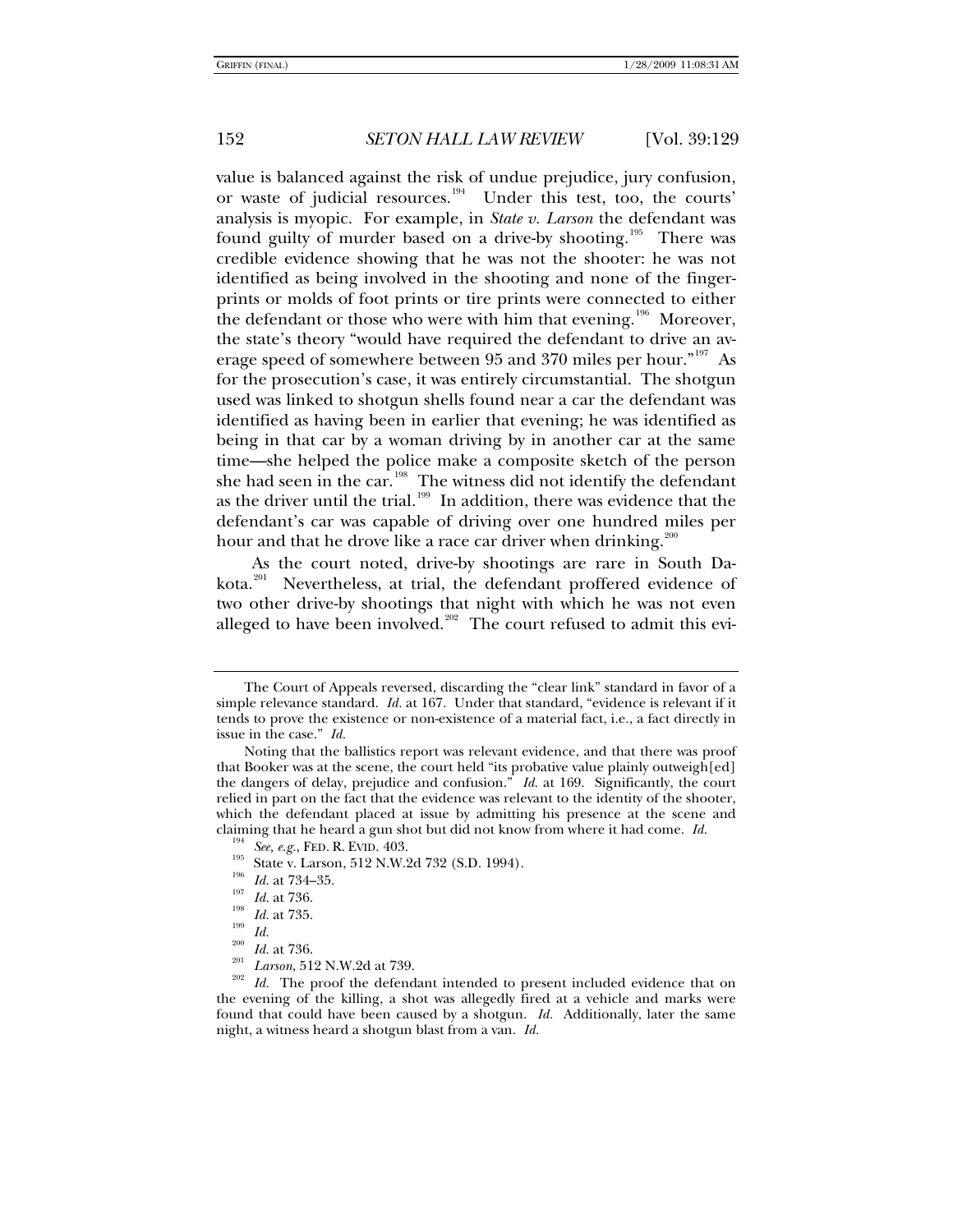dence, and the appellate court affirmed.<sup>[203](#page-24-0)</sup> In excluding the evidence, the court did not look at both parts of the wrong-person defense because it did not evaluate whether the defendant had made a credible showing that he had not been the shooter.<sup>[204](#page-24-1)</sup> Instead, the court held that the probative value of the evidence of the two other drive-by shootings – on its own - did not overcome the state's interests in reliability and in "promoting orderly and efficient trials."[205](#page-24-2) That is, the admission of the evidence would disrupt the trial with a collateral issue and require the prosecution to meet it. Accordingly, the state appellate court held that the evidence was properly ex- $cluded.<sup>206</sup>$  $cluded.<sup>206</sup>$  $cluded.<sup>206</sup>$ 

A recent example is *United States v. Jordan*, 485 F.3d 1214 (10th Cir. 2007). In *Jordan*, the defendant was charged with killing a fellow inmate. *Id.* at 1216. He sought to show that another inmate had been the killer. *Id.* at 1218. Relying on *Holmes*, the Tenth Circuit reiterated that although the bar for admission of evidence under Rule 401 of the Federal Rules of Evidence is low, the trial courts have discretion to exclude relevant evidence under Rule 403 "'if its probative value is substantially outweighed by the danger of unfair prejudice, confusion of the issues, or misleading the jury.'" *Id.* (quoting FED. R. EVID. 403). Under this standard, the court of appeals explained that district courts may deny admission of third-party guilt evidence if it "fails to establish, either on its own or in combination with other evidence in the record, a non-speculative 'nexus' between the crime charged and the alleged perpetrator." *Id.* at 1219.

In contrast, in *Winfield v. United States*, 676 A.2d 1 (D.C. 1996) (en banc), the District of Columbia Court of Appeals reversed a conviction for first degree murder on the ground, inter alia, that the trial court erred in excluding evidence that a third party had a motive to kill the victim and had recently tried to do so. *Id.* at 3, 6. The Court of Appeals rejected the "clearly linked" phraseology and adopted the traditional relevance standard. *Id.* at 3. It qualified that standard, however, as "evidence of motivation of a third party to commit the crime charged risks distracting the jury from the issue of *this* defendant's guilt or innocence, and in applying the relevance standard the judge may properly take account of that danger." *Id.*

In *Winfield*, the government presented identification evidence from three eyewitnesses that the defendant had chased down and shot one Deborah Davis. *Id.* However, there was no evidence of a motive for the killing. *Id.* The defense sought to prove that Davis was one of three people who committed an armed robbery, that she had agreed to help the prosecution in the case against the other two perpetrators, and that one of the other participants killed her to silence her. *Id.* In fact, the third party had tried to kill her once before, and when she was finally gunned down, her assailant said "You won't tell this." *Id.* On the other hand, a photograph of the

<span id="page-24-3"></span><span id="page-24-2"></span><span id="page-24-1"></span><span id="page-24-0"></span><sup>&</sup>lt;sup>203</sup> *Id.* at 740.<br><sup>204</sup> *Id.* at 739–40.<br><sup>205</sup> *Id.* at 740.<br><sup>206</sup> The federal courts similarly analyze the admissibility of third-party perpetrator evidence under the relevance standard of Rule 401 of the Federal Rules of Evidence, and then employ the prejudice versus probative value balancing test of Rule 403. Again, this approach applies the same misleading focus on only half of the defense the degree of nexus between the third-party guilt evidence and the crime and then on the claimed disruption of the trial and prejudice to the government. FED. R. EVID. 401, 403.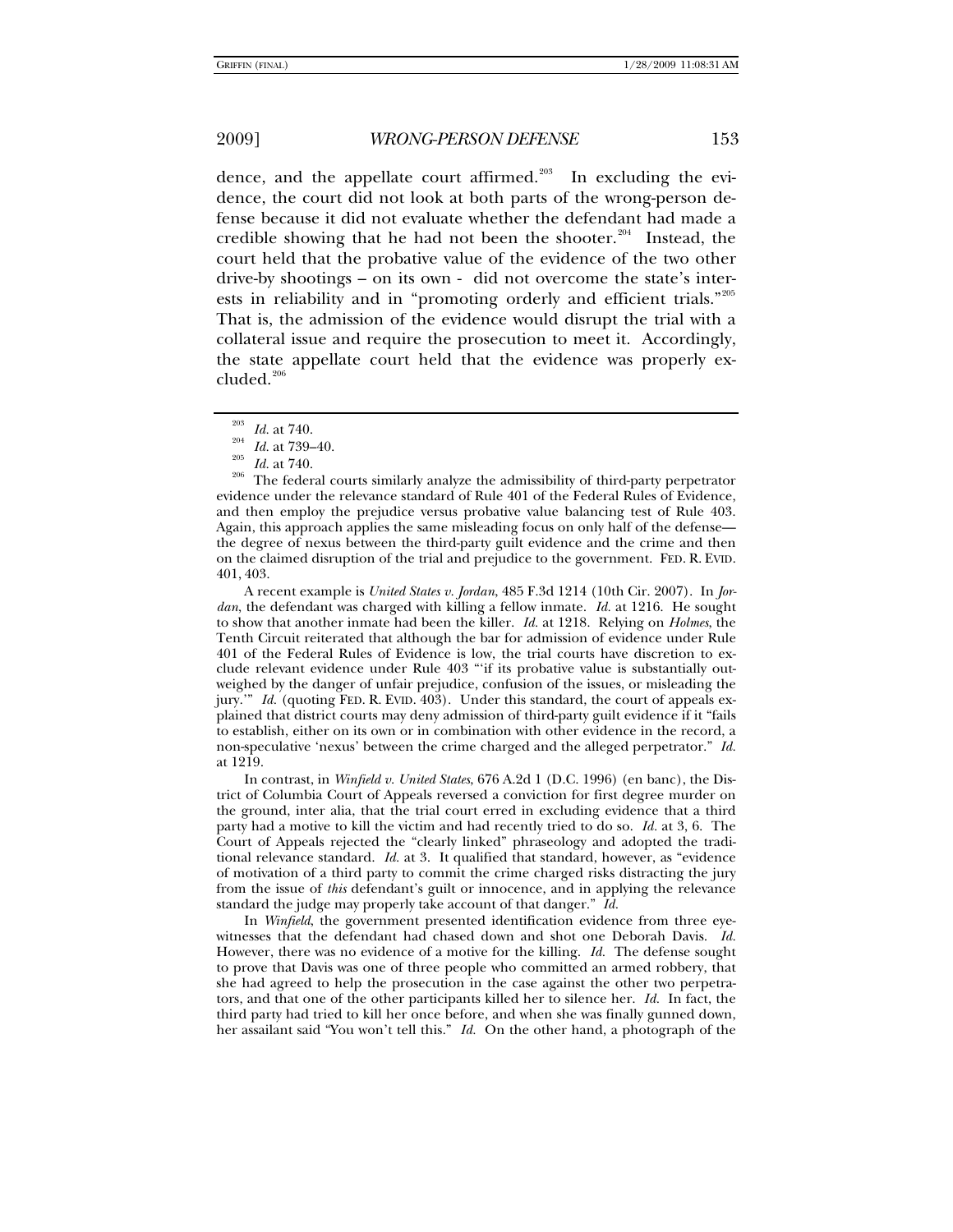### V. A COHERENT CONSTITUTIONAL ANALYSIS

When it articulated the right to present a defense, the Supreme Court found that right in both the due process clause of the Fourteenth Amendment and in the Sixth Amendment right to compul-sory process.<sup>[207](#page-25-0)</sup> Later, as the issue of incorporation arose, the Court held that the right was incorporated through the Fourteenth Amendment as a component of due process of law.<sup>[208](#page-25-1)</sup> Ultimately, in *Holmes*, the Court ruled that whether it is located in the confrontation or compulsory process clauses of the Sixth Amendment or directly in the due process clause, the right to "a meaningful opportunity to present a complete defense" clearly exists and prohibits arbitrary or dis-

Sitting en banc, the District of Columbia Court of Appeals reversed the conviction. *Id.* at 7. It held that the standard applicable to third-party guilt evidence is the same as that applicable to other evidence, i.e., that evidence is admissible if it will "tend to indicate some reasonable possibility that a person other than the defendant committed the charged offense." *Id.* at 4–5 (quoting Johnson v. United States, 552 A.2d 513, 516 (D.C. 1989)). Once the evidence is deemed relevant, a trial "judge must also balance the probative value of the evidence 'against the risk of prejudicial impact.'" *Id.* at 5 (quoting Punch v. United States, 377 A.2d 1353, 1358 (D.C. 1977)). The trial judge may exclude marginally relevant evidence that risks confusion that may be exacerbated if the government asserts the need to present rebuttal proof. *Id.* The judge has wide latitude to limit the extent of such testimony. *Id.* However, in this case, the evidence of the third party's motive, the prior attempt to kill the witness, the fact that the witness was killed on the same day she testified in the grand jury, and that the killer had said something about "snitching" when he shot her was highly probative, even in the absence of evidence that the third party had been at the scene. *Id.* at 6. Reversing, the court explained that "a substantial proffer that a third party committed the offense implicates the defendant's constitutional right to 'a meaningful opportunity to present a complete defense.'" *Id.* at 6–7 (quoting Crane v. Kentucky, 476 U.S. 683, 690 (1986)). Moreover, evidence of similar "recent assaults against the victim stemming from identical motivation" was deemed highly probative.  $Id$  at 7.

<span id="page-25-1"></span><span id="page-25-0"></span>See Ferguson v. Georgia, 365 U.S. 570, 596 (1961) (finding the right to have defendant's counsel question defendant to elicit his statement is protected by the Due Process Clause); Washington v. Texas, 388 U.S. 14, 19 (1967) (finding that a defendant "has the right to present his own witnesses to establish a defense."). 208 *Washington*, 388 U.S. at 17–19.

alleged third-party killer had been placed in a photo array and none of the witnesses identified him as the killer. *Id.* (internal footnote omitted).

The trial court excluded the evidence that someone else had killed Davis because the third party had not been identified or placed at the scene, there was no proof that the third party knew where Davis could be located, and there was no proof that the third party knew that the victim had testified in the grand jury the day she was killed. *Id.* Interestingly, the trial judge noted "[t]he *inherent ambiguity* of this evidence supposedly linking [the third party] to the murder would not . . . tend to create a reasonable doubt that the defendant who was apparently known by many of the eyewitnesses did not commit the offense." *Id.* at 4 (emphasis added).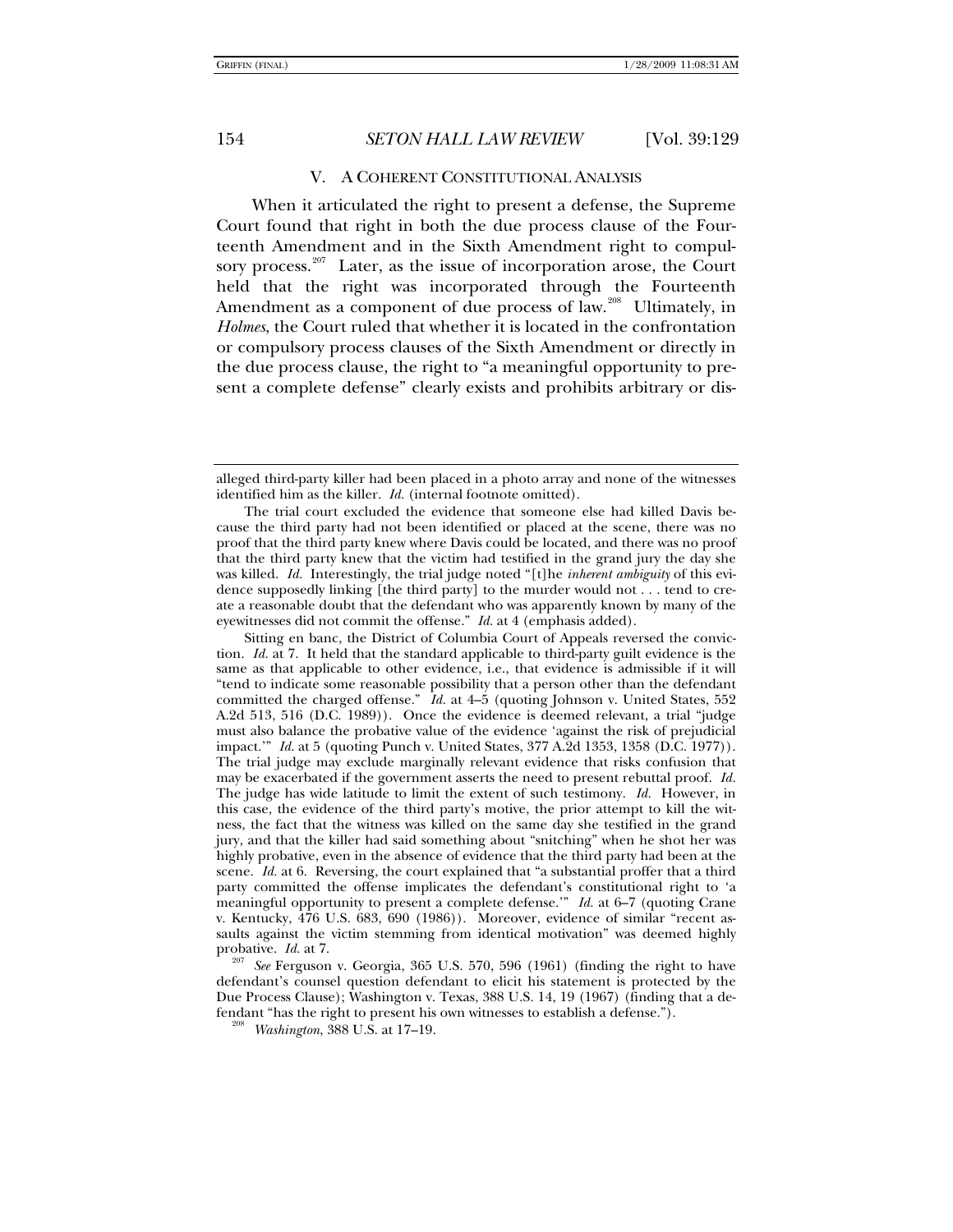proportionate limits on a defendant's right to present evidence.<sup>[209](#page-26-0)</sup> As the Supreme Court has stated, there are "[f]ew rights . . . more fundamental than that of an accused to present witnesses in his own defense." $^{210}$  $^{210}$  $^{210}$ 

The lower courts' treatment of the wrong-person defense does not protect the defendant's constitutional right to present a complete defense and it does not adequately protect the states' interests in reliability and efficiency. The courts' difficulty in articulating a coherent analysis of the wrong-person defense may be the result of the uniqueness of the defense because it is a two-prong defense—i.e., "I didn't do it and here's who did." Without a threshold examination of the evidence as a whole, and therefore stripped of its context, the lower courts almost inevitably conclude that any individual piece of evidence that someone else might be the criminal is collateral or will disrupt the trial.<sup>[211](#page-26-2)</sup> Only by employing an analysis that addresses the two-pronged nature of the defense can courts adequately and fairly protect the right to present it. That treatment would also be consistent with the analysis the Court used throughout its more general right to present a defense jurisprudence. $^{212}$  $^{212}$  $^{212}$ 

Accordingly, the trial courts should treat the wrong-person defense under the following analysis: first, a threshold determination should be made as to whether the defendant has raised a credible basis to believe that he did not commit the crime. If that threshold is met, the defendant's third-party guilt evidence should be admitted under the constitutional balancing test prescribed by the Supreme Court. That test balances the government's interest in reliable proof and orderly procedure<sup>[213](#page-26-4)</sup> against the defendant's right to present a complete defense.<sup>[214](#page-26-5)</sup> Once the defendant has made a credible showing that he is not the person who committed the crime, the defendant's interest should outweigh any government interest in excluding third-party guilt evidence and there should be a presumption in favor of its admissibility.

<span id="page-26-2"></span><span id="page-26-1"></span><span id="page-26-0"></span><sup>209</sup> Holmes v. South Carolina, 547 U.S. 319, 324 (2006) (quoting *Crane*, 476 U.S. at

<sup>&</sup>lt;sup>210</sup> Chambers v. Mississippi, 410 U.S. 284, 302 (1973) (internal citations omitted).<br><sup>211</sup> *See, e.g., supra* notes 166–178 and accompanying text.<br><sup>212</sup> *See, e.g., supra* notes 71–77 and accompanying text.<br>3<sup>213</sup> State

<span id="page-26-5"></span><span id="page-26-4"></span><span id="page-26-3"></span>dividual's "competing interest must be closely examined." Montana v. Egelhoff, 518 U.S. 37, 67 (1996) (citing *Chambers*, 410 U.S. at 295).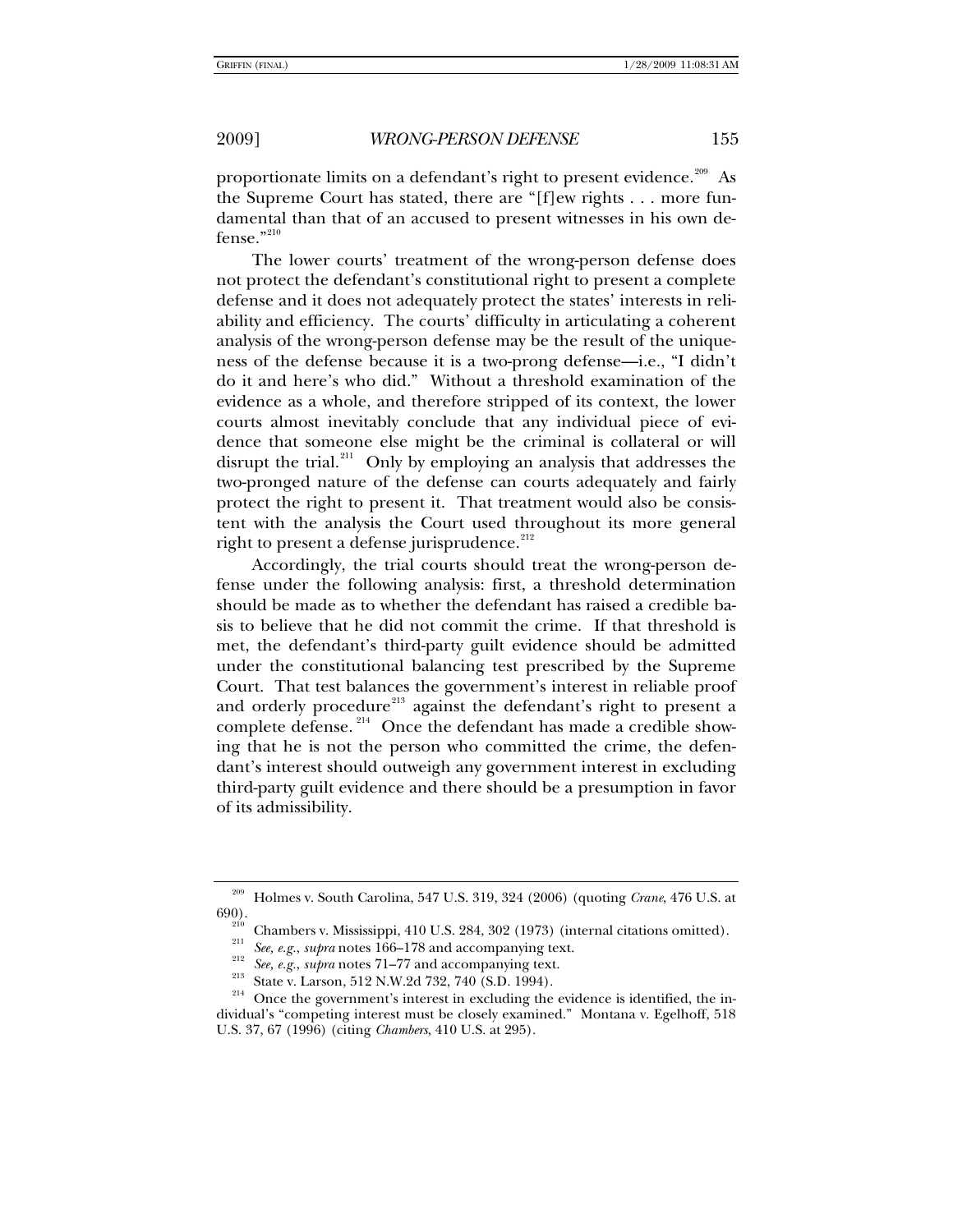### *A. The Government's Interest*

The prosecution has no legitimate interest in convicting an innocent person. Moreover, while the state has an interest in reliable proof that may support state evidentiary rules, those rules are unconstitutionally arbitrary and disproportionate when, as in *Crane* and *Rock*, they exclude otherwise reliable evidence.<sup>[215](#page-27-0)</sup> The interest in reliable proof that allegedly requires the exclusion of third-party guilt evidence is surely at its lowest where there is a credible showing that the defendant did not commit the crime.

Moreover, the courts' focus on the probative value of proffered evidence is not the most logical way to protect states' interest in reliable proof. As noted above, the third-party guilt defense is different from other defenses because the defendant rarely has the resources to "make a case" against someone else. He may be able to elicit some sort of proof, but, as the cases show, that proof is rarely going to be sufficiently probative to establish anyone else's direct connection to the crime. It may include motive, opportunity, criminal disposition, or other pieces of proof, but it is unlikely to be complete. On the other hand, the defense does have the ability to raise a credible claim that the defendant did not commit the crime, either through crossexamination of identification witnesses, expert testimony, or evidence. A reliable basis for concluding that the defendant may not have committed the crime is a better way to protect the prosecution from unreliable proof that someone else did it. The focus on that showing is the most fair and logical way to protect the state's interest in reliability.

Regardless of the test articulated, many courts exclude thirdparty guilt evidence on the ground that it injects collateral issues into the trial or confuses the jury.<sup>[216](#page-27-1)</sup> Where the defense has already raised a credible basis for believing that the defendant did not commit the crime, however, that someone else did it simply is not collateral. Moreover, any concern about jury confusion or alleged risk of speculation is minimized by anchoring the third-party guilt evidence in the threshold showing that the named defendant is not the right defendant. Once that threshold of proof is there, the jury can evaluate the

<span id="page-27-1"></span><span id="page-27-0"></span><sup>215</sup> Crane v. Kentucky, 476 U.S. 683, 690 (1986) (finding the opportunity to be heard "would be an empty one if the State were permitted to exclude competent, reliable evidence . . . when such evidence is central to the defendant's claim of innocence"); Rock v. Arkansas, 483 U.S. 44, 66 (1987) (noting that unless the state shows that hypnotically enhanced testimony is always untrustworthy, a state's per se exclusion of all such evidence is an arbitrary restriction). 216 *See supra* Part IV.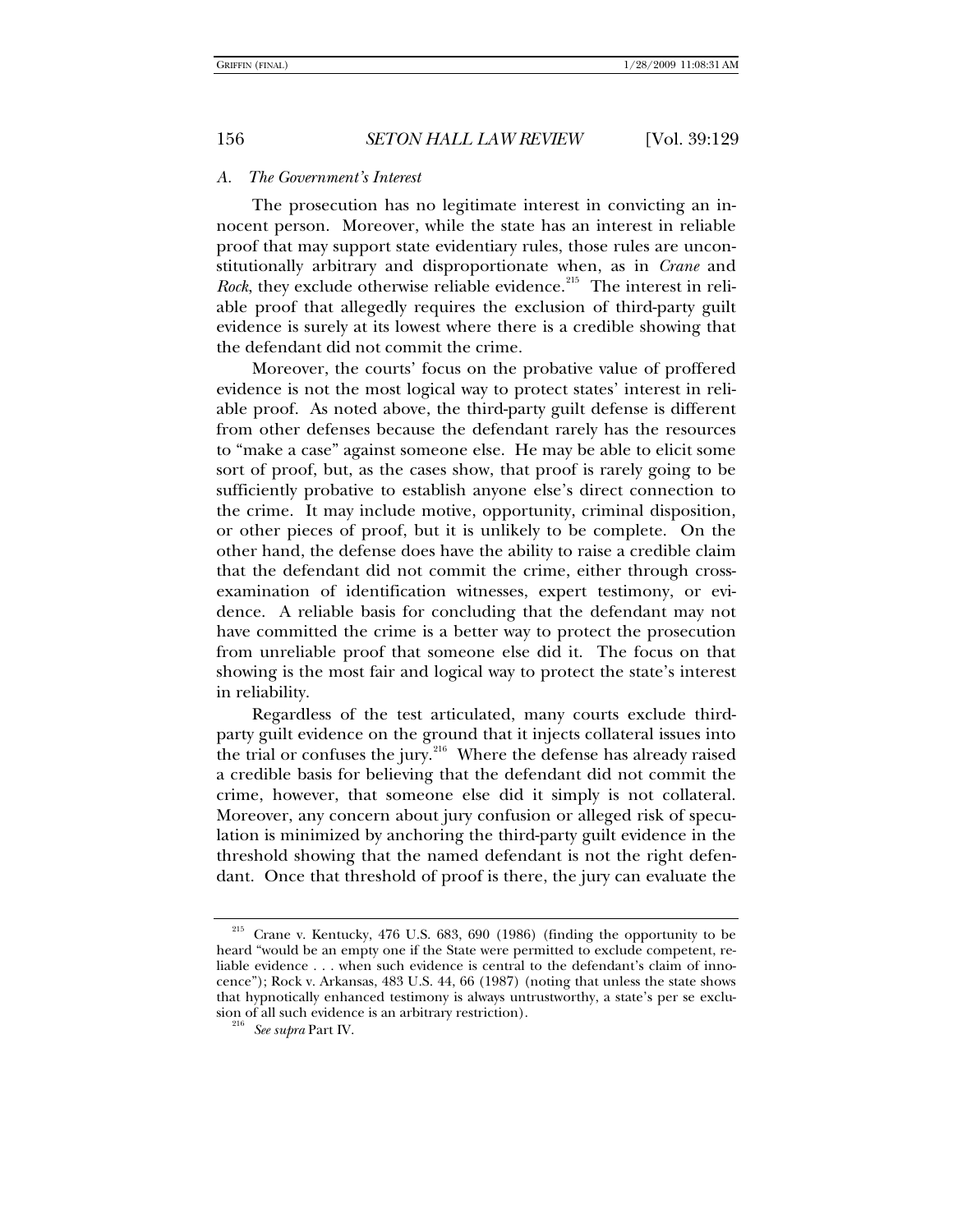third-party guilt evidence in the context of that proof, and specula-tion thus should be minimized.<sup>[217](#page-28-0)</sup> Finally, where the evidence supports a credible showing that the prosecution has failed to prove the defendant is the person who committed the charged crime, the government cannot claim to be unfairly ambushed by proof that someone else committed it.

# *B. The Defendant's Interest*

In *Chambers* and *Holmes*, each of the defendants proffered evi-dence that showed that he had not committed the charged crime.<sup>[218](#page-28-1)</sup> In *Chambers*, only one officer testified that Chambers fired the fatal shots.<sup>[219](#page-28-2)</sup> "Although three officers saw [the deceased officer] shoot Chambers . . . none of them examined Chambers to see whether he was still alive" or armed.<sup>[220](#page-28-3)</sup> No gun was found at the scene and "there was no proof that Chambers had ever owned  $[a \text{ gun}]$ ."<sup>[221](#page-28-4)</sup> One witness testified that he was looking at Chambers at the time of the shooting and "was sure that Chambers did not fire the shots."[222](#page-28-5) In *Holmes*, the defendant produced an expert witness who undermined the forensic evidence by criticizing police investigatory procedures, and another who supported the defendant's claim that the police planted a palm print. <sup>[223](#page-28-6)</sup> In these two cases, when the Supreme Court balanced the interests underlying state evidentiary rules that limited the admission of third-party guilt evidence against the defendant's interest in presenting the proof, it invalidated those state evidentiary rules as a vio-

<span id="page-28-0"></span> $217$  In any event, courts are not powerless to assist jurors in evaluating the significance of third-party guilt evidence or of sifting through conflicting identification proof. First, as courts already do, they can instruct the jurors on the Government's burden of proof, on reasonable doubt, and on credibility. *See, e.g.*, 1 LEONARD B. SAND ET AL., MODERN FEDERAL JURY INSTRUCTIONS: CRIMINAL (2008). N.Y. Criminal Jury Instructions 2d - Credibility, http://www.nycourts.gov/cji/1-General/CJI2d. credibility.pdf (last visited Jan. 4, 2009); N.Y. Criminal Jury Instructions 2d - Reasonable Doubt, http://www.nycourts.gove/cji/1-General/CJI2d.presumption.burden. reasonable\_doubt.pdf (last visited Jan. 4, 2009).If the evidence warrants, trial courts can instruct the jury, in so many words, that mere suspicion or surmise that someone else might have committed the crime is insufficient to raise a reasonable doubt on its own. 218 Chambers v. Mississippi, 410 U.S. 284, 289 (1973); Holmes v. South Carolina,

<span id="page-28-4"></span><span id="page-28-3"></span><span id="page-28-2"></span><span id="page-28-1"></span><sup>547</sup> U.S. 319, 330 (2006) ("[T]he petitioner proffered evidence that, if believed, squarely proved that [a third party] not petitioner was the perpetrator.").<br>
<sup>219</sup> *Chambers*, 410 U.S. at 286, 289.<br> *221 Id.*<br>
<sup>222</sup> *Id.*<br>
<sup>223</sup> *Id. Holmes*, 547 U.S. at 323.

<span id="page-28-6"></span><span id="page-28-5"></span>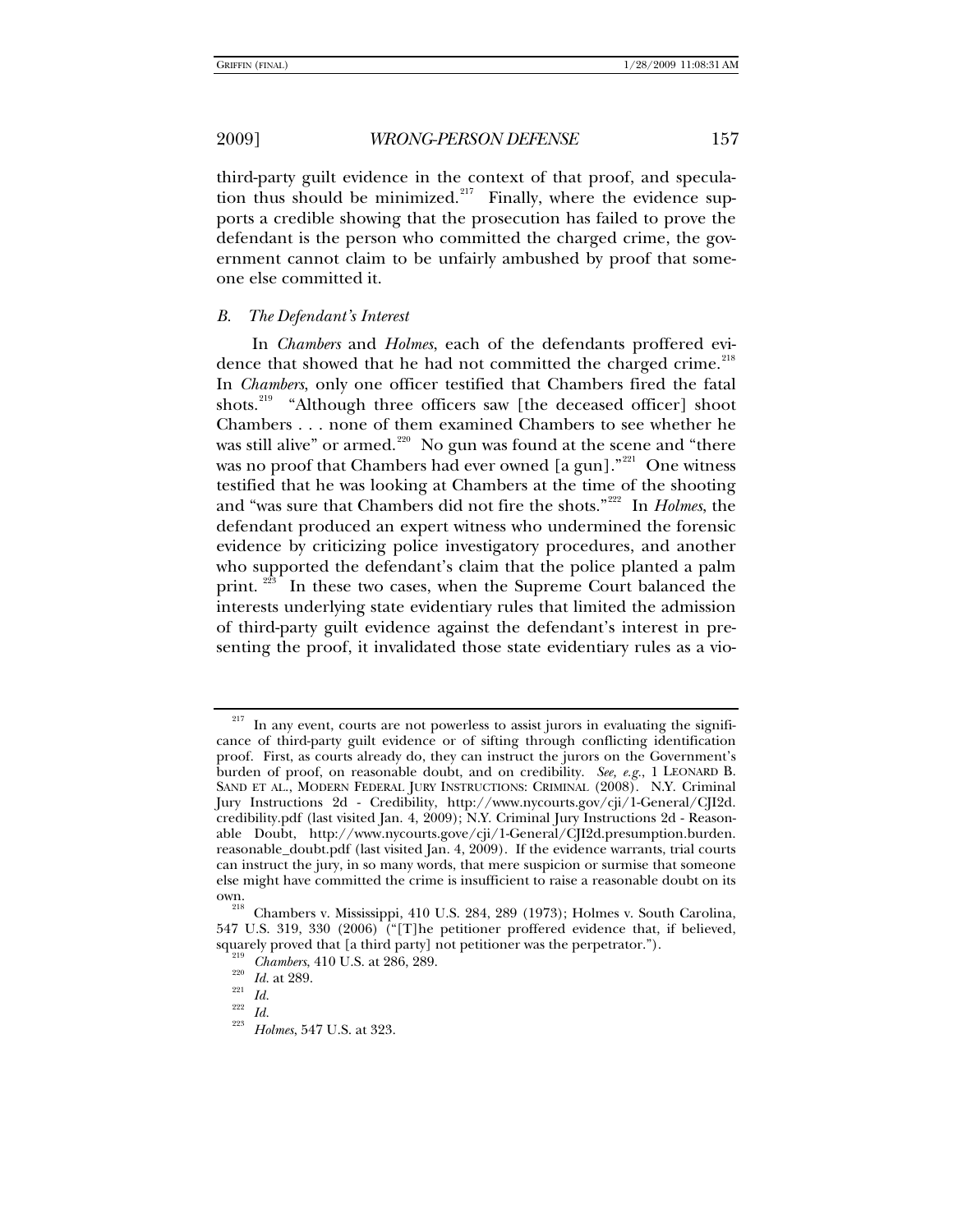lation of due process. $224$  With the case in that posture, i.e., once the defendant had created a credible basis to believe he was not the killer, the defendant's interest in telling the jury who actually committed the crime was deemed by the Court to outweigh the government's interests.

This analysis is reflected in the Court's decisions in its three general right to present a defense cases. In *Rock*, *Ferguson*, and *Washington*, the defendant produced some evidence tending to prove his defense but was prevented from presenting that defense com-pletely.<sup>[225](#page-29-1)</sup> Again, with the cases in that posture, the Court recognized that the defendant's interest was at its greatest, that the government's interest was small, and that the defendants' interests in presenting a complete defense thus outweighed the states' interest in reliability. $\overline{a}$ 

The importance of presenting a complete defense is also confirmed by other disciplines. As other scholars have concluded, "[e]mpirical studies have shown that—more than legal standards, definitions or instructions—narrative plays a key role in the juror decision-making process."[227](#page-29-3) Because jurors try to fit evidence into a coherent and complete story,<sup>[228](#page-29-4)</sup> each story must have two characteristics: coverage, or "the extent to which the story accounts for the evidence presented at trial"; and coherence, or "consistency, plausibility and completeness."<sup>[229](#page-29-5)</sup> "The party who can tell the most compelling story which fits best with each individual juror's own narrative (as constructed from the trial evidence, background information . . . and expectations), will emerge the ultimate winner in the case."<sup>[230](#page-29-6)</sup> Thus, the defendant's ability to tell a plausible and complete story about his own innocence is the right to present a complete defense. If the constitutional right means anything, it means that a defendant who claims he did not commit the crime has a right to tell the jury who  $did.<sup>231</sup>$  $did.<sup>231</sup>$  $did.<sup>231</sup>$ 

<span id="page-29-3"></span><span id="page-29-2"></span><span id="page-29-1"></span><span id="page-29-0"></span><sup>&</sup>lt;sup>224</sup> *Id.* at 330–31; *Chambers*, 410 U.S. at 295–98, 302–03.<br><sup>225</sup> *See supra* notes 52, 56, 71 and accompanying text.<br><sup>226</sup> *See supra* notes 52, 56, 71 and accompanying text.<br><sup>227</sup> Iohn H. Blume et al., *Every Juror W Party Guilt and the Right to Present a Defense*, 2 (Cornell Law School Legal Studies Research Paper Series, Paper No. 06-042), *available at* http://ssrn.com/abstract

<span id="page-29-7"></span><span id="page-29-6"></span><span id="page-29-5"></span><span id="page-29-4"></span><sup>=942653. 228</sup> *Id.* at 27. 229 *Id.* at 30–31. 230 *Id.* at 30. 231 *See id.* at 31 ("Finally, a story is complete when the structure of the story has all of its parts. Missing information, or lack of plausible inferences about one or more major components of the story will decrease confidence in the explanation." (citing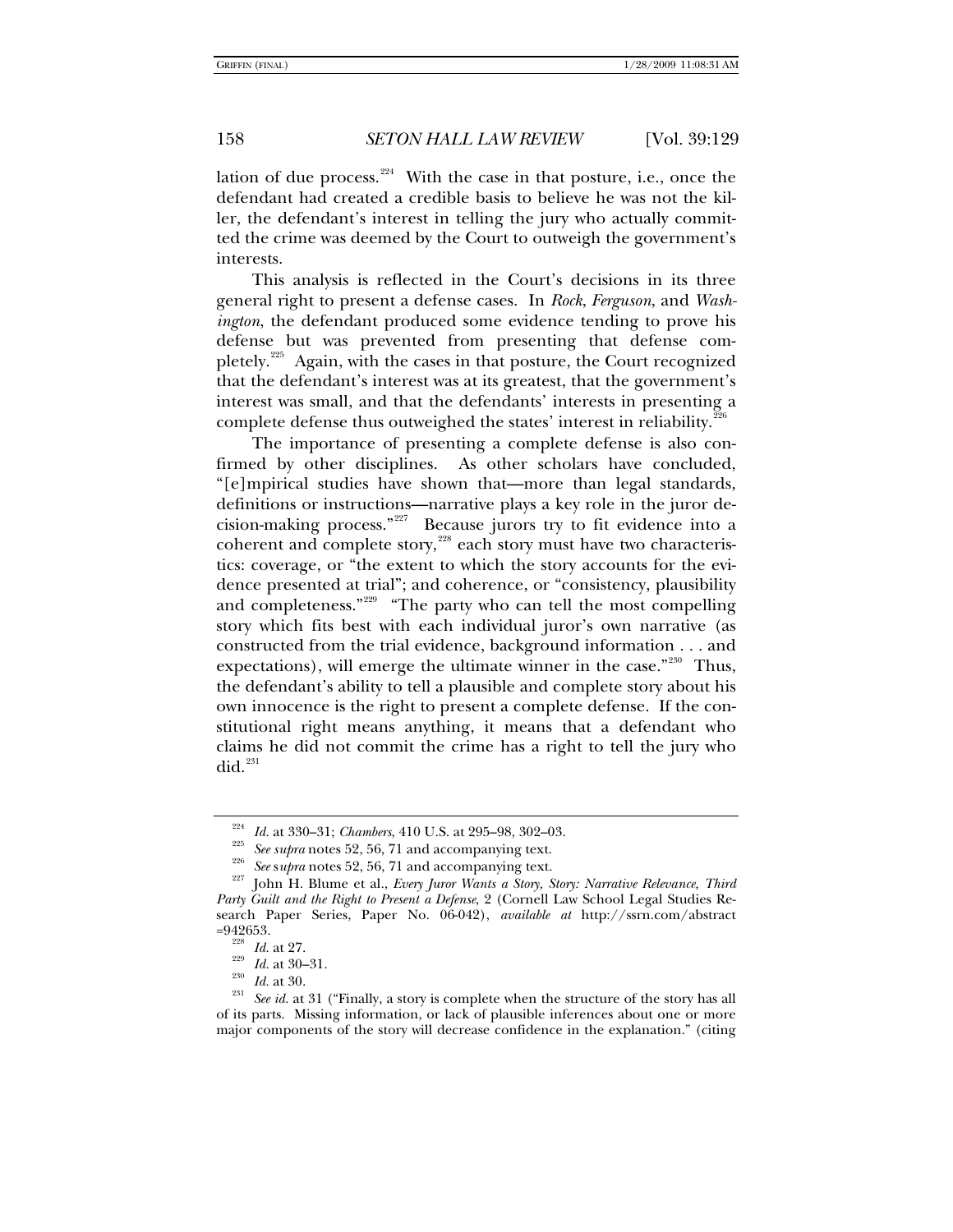Moreover, the requirement of direct linkage of the third party under the traditional state tests is fundamentally unfair. As noted above, one aspect of the uniqueness of the wrong-person defense is that the defendant rarely has the resources to make a case against someone else. He may be able to elicit some sort of proof but, as the

cases show, courts rarely consider that proof to be sufficiently probative to establish anyone else's direct connection to the crime. On the other hand, through cross-examination of identification witnesses, expert testimony, or other evidence, the defense has the ability to raise a credible claim that he did not commit the crime. The focus on that threshold showing is a fair way to determine whether the second prong of the defense should be analyzed. It is also an effective way to ensure the reliability of third-party guilt evidence—much more effective than expecting the defendant, on his own, to show a sufficient nexus to avoid exclusion of the proof. If the defendant is capable of creating through evidence or cross-examination a credible basis for believing he is not the person who committed the crime, such will be a sufficient protection against the admission of unreliable proof.

# *C. Reliance on Eyewitness Identification Evidence*

A fortiori where the prosecution relies substantially on eyewitness identification testimony third-party guilt evidence should be admitted. As a category of evidence, eyewitness identification, like ac-complice testimony, is presumptively unreliable.<sup>[232](#page-30-0)</sup> Indeed, unreliable identification evidence has been responsible for more wrongful convictions than all other causes combined.<sup>[233](#page-30-1)</sup> If the prose-

Nancy Pennington & Reid Hastie, *A Cognitive Theory of Juror Decision Making: The Story* 

<span id="page-30-0"></span>*Model*, 13 CARDOZO L. REV. 519, 527 (1991))).<br><sup>232</sup> See United States v. Wade, 388 U.S. 218, 228 (1967) ("The vagaries of eyewitness identification are well-known; the annals of criminal law are rife with instances

<span id="page-30-1"></span>See State v. Delgado, 902 A.2d 888, 895 (N.J. 2006) ("Misidentification is widely recognized as the single greatest cause of wrongful convictions in this country.") (footnote omitted); EDWIN M. BORCHARD, CONVICTING THE INNOCENT: ERRORS OF CRIMINAL JUSTICE vii, xiii (1932) ("Perhaps the major source of these tragic errors is an identification of the accused by the victim of a crime of violence. This mistake was practically alone responsible for twenty-nine of these [sixty-five wrongful] convictions.") (footnote omitted); JIM DWYER ET AL., ACTUAL INNOCENCE: FIVE DAYS TO EXECUTION AND OTHER DISPATCHES FROM THE WRONGLY CONVICTED 73 (2000) ("In a study of DNA exoneration by the Innocence Project, [eighty-four] percent of the wrongful convictions rested, at least in part, on mistaken identification by an eyewitness or victim."); Arye Rattner, *Convicted but Innocent: Wrongful Conviction and the Criminal Justice System*, 12 LAW & HUM. BEHAV. 283, 283–93 (1988) (describing a study of more than two hundred felony cases of wrongful conviction that found misidenti-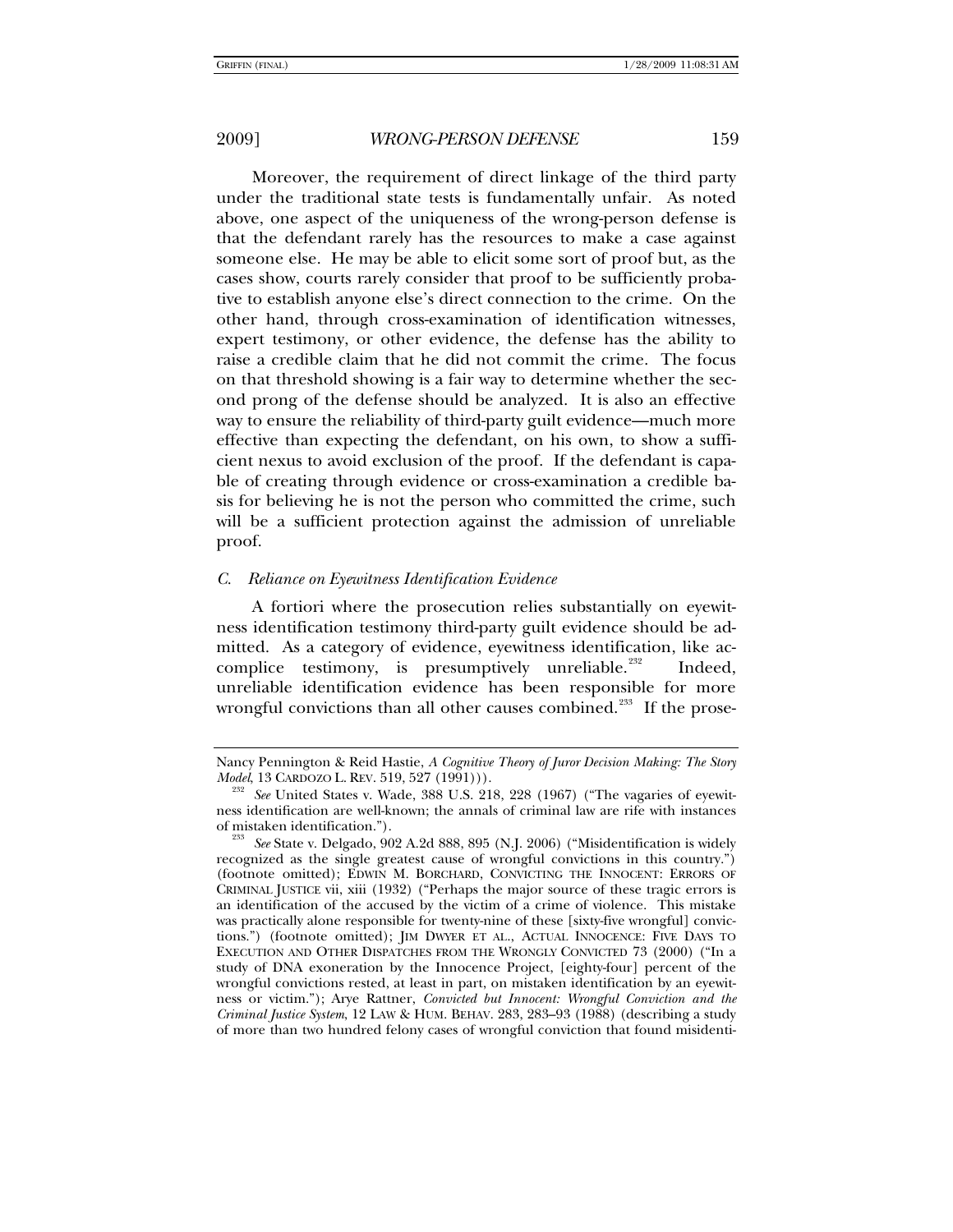cution is relying on evidence of dubious reliability, then the state's interest in reliability is diminished. Moreover, it is well recognized that jurors give disproportionate weight to identification testimony in fact, jurors give identification evidence more significance than confession evidence.<sup>[234](#page-31-0)</sup> When jurors see a victim point to a defendant, one who has already been selected for prosecution, they believe it.[235](#page-31-1) The Supreme Court held in *Crane*, in overruling the exclusion of evidence at trial concerning the circumstances of a defendant's confession, that if the defendant was "stripped of the power to describe to the jury the circumstances that prompted his confession, the defendant is effectively disabled from answering the one question every rational juror needs answered. If the defendant is innocent, why did he previously admit his guilt?"<sup>[236](#page-31-2)</sup> In an identification case, there is one question every rational juror needs answered; if you say the eyewitness is wrong, who did it?<sup>[237](#page-31-3)</sup> As the *Crane* Court continued, "a defendant's case may stand or fall on his ability to convince the jury that the manner in which the confession was obtained casts doubt on its credibility."[238](#page-31-4) Similarly, a defendant's case may stand or fall on his ability to tell the jury who committed the crime. The jury is already being overly influenced on what may well be unreliable identification evidence. Third-party guilt evidence is meant to correct this imbalance. The need to dispel the jury's over-reliance on eyewitness identification testimony adds to the defendant's interest in presenting proof of third-party guilt.

In addition, the government's interest in excluding third-party guilt evidence where it relies on eyewitness identification is diminished. As commentators have noted,

[M]istaken eyewitness identifications—the most frequent single cause of wrongful convictions—can convince investigators early in a case that a particular individual is the perpetrator. Convinced of guilt, investigators might then set out to obtain a confession from that suspect, . . . produce a false confession, . . .[and] recruit or encourage testimony from unreliable jailhouse snitches. . . . Forensic scientists, aware of the desired result of their analyses,

<span id="page-31-4"></span>

fication to be the single largest source of error, accounting for more than half of cases that had one main cause).<br><sup>234</sup> ELIZABETH F. LOFTUS, EYEWITNESS TESTIMONY 19 (1996) ("There is almost noth-

<span id="page-31-3"></span><span id="page-31-2"></span><span id="page-31-1"></span><span id="page-31-0"></span>ing more convincing than a live human being who takes the stand, points a finger at

<sup>&</sup>lt;sup>236</sup> *Id.* 236 *Id.* 236 Crane v. Kentucky, 476 U.S. 683, 689 (1986). <sup>237</sup> *Id.* 238 *Id.*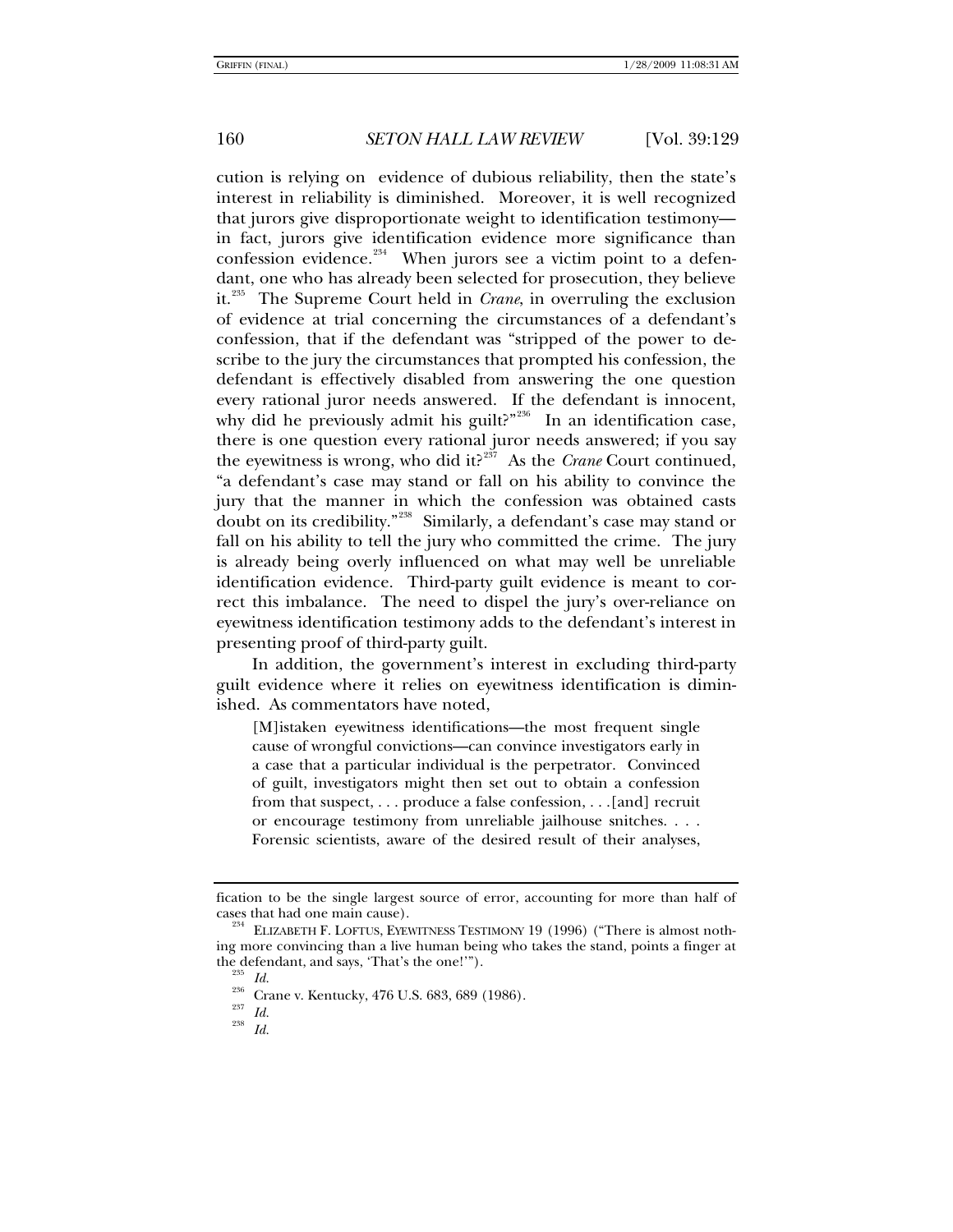might be influenced—even unwittingly—to interpret ambiguous data or fabricate results to support the police theory.<sup>2</sup>

In other words, once the prosecution believes it has the right person, "tunnel vision" sets in and evidence inconsistent with the police theory is not pursued. $240$ 

Finally, throughout history, a paramount and underlying rationale of the compulsory process clause has been the requirement of parity.<sup>[241](#page-32-2)</sup> The right to compulsory process was intended to give the defense the same right to present evidence as the prosecution.<sup>[242](#page-32-3)</sup> An evolved notion of parity would require that if the prosecution is allowed to produce and rely on notoriously unreliable identification proof, the defense must have an ability to rebut that proof without being subjected to a higher threshold than the prosecution.<sup>[243](#page-32-4)</sup>

# *D. Review for Constitutional Error*

Finally, the claimed deprivation of the right to present a wrongperson defense should be reviewed on appeal de novo. The abuse of discretion standard used by the state courts simply is not appropriate for review of a constitutional threshold.<sup>[244](#page-32-5)</sup> If a violation is then found, it should be subjected to constitutional harmless error analysis. If the government proves beyond a reasonable doubt that exclusion of the defense was harmless because the evidence was cumulative or weak, the conviction will not be reversed.<sup>[245](#page-32-6)</sup> In making that determination, the appellate court is required to evaluate the record de novo. $246$ 

### VI. CONCLUSION

The right to present a wrong-person defense is not being handled effectively by the lower courts. The Supreme Court has left the issue entirely up to the states. The states have an illogical, ineffective,

<span id="page-32-0"></span><sup>239</sup> *See, e.g.*, Keith A. Findley & Michael S. Scott, *The Multiple Dimensions of Tunnel Vision in Criminal Cases*, 2006 WIS. L. REV. 291, 292–93 (2006) (internal footnotes omitted). 240 *Id.* at 293 n.15 ("[A]ll that confirms the diagnosis makes a strong imprint on

<span id="page-32-2"></span><span id="page-32-1"></span>the mind, while all that runs counter to it is received with diverted attention.") (quoting JOINT CONFERENCE ON PROFESSIONAL RESPONSIBILITY, AM. BAR ASS'N & ASS'N OF AM. LAW SCH., PROFESSIONAL RESPONSIBILITY: REPORT OF THE JOINT CONFERENCE, *in* 44 A.B.A. J. 1159, 1160 (1958)).<br>
<sup>241</sup> *See supra* notes 24–34 and accompanying text.<br>
<sup>242</sup> *See supra* note 34 and accompanying text.<br>
<sup>243</sup> *See supra* notes 32, 34 and accompanying text.<br>
<sup>244</sup> *See Supra* notes 32, 34

<span id="page-32-3"></span>

<span id="page-32-4"></span>

<span id="page-32-7"></span><span id="page-32-6"></span><span id="page-32-5"></span>